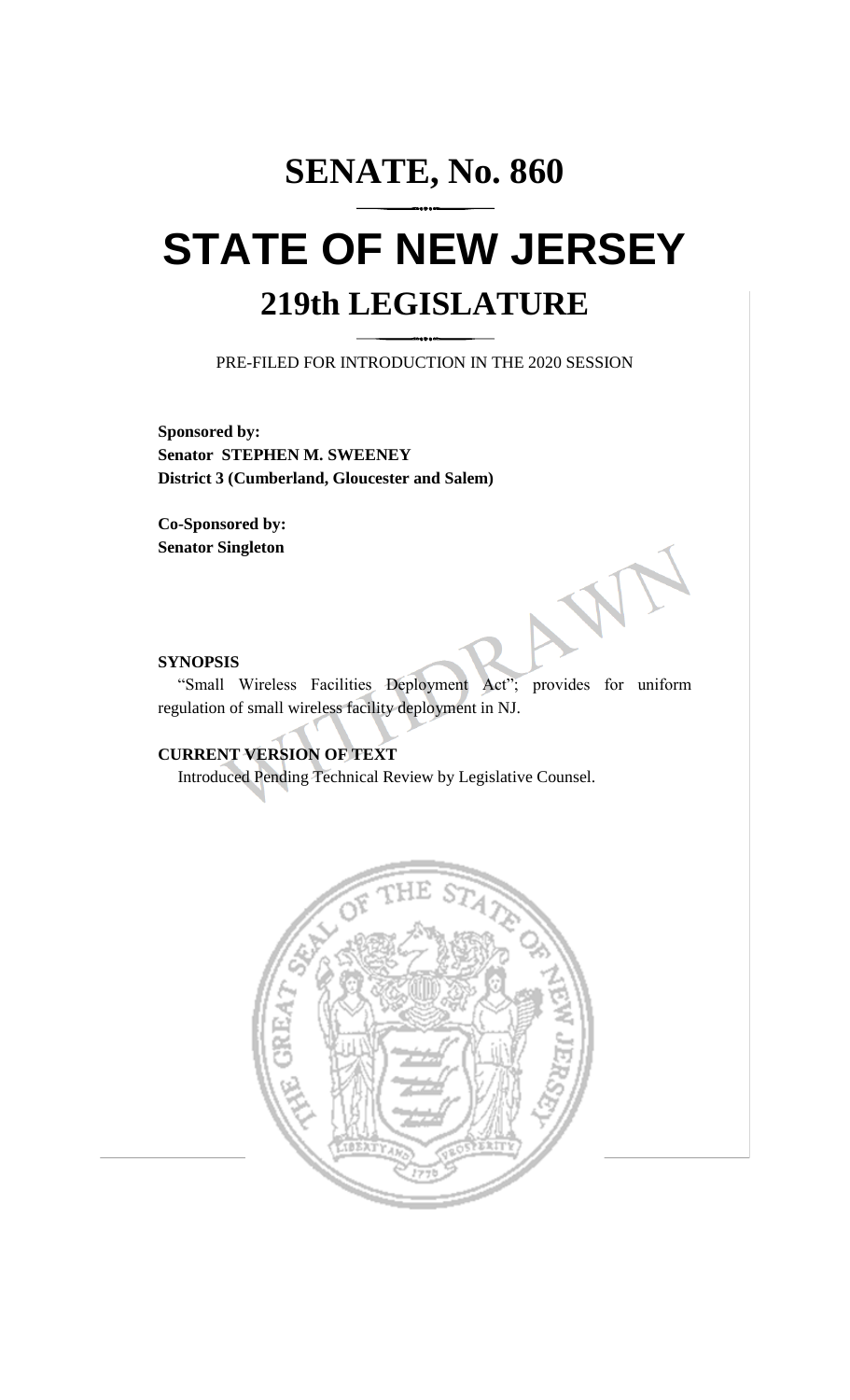$\mathcal{D}_{\mathcal{L}}$ 

 **AN ACT** regulating deployment of small wireless facilities by wireless services providers and supplementing Title 40 of the Revised Statutes. **BE IT ENACTED** *by the Senate and General Assembly of the State of New Jersey:* 1. This act shall be known and may be cited as the "Small Wireless Facilities Deployment Act." 11 2. It is the intent of the Legislature in enacting P.L. c. (C. ) (pending before the Legislature as this bill) to ensure that public and private New Jersey consumers are able to benefit from new advanced wireless technologies and services as soon as possible and to ensure that providers of wireless access have a fair and predictable process for the deployment of small wireless 17 facilities in a manner consistent with the character of the area in which the small wireless facilities are deployed. Small wireless facilities are critical to delivering wireless access to advanced technology, broadband, and "9-1-1" services to homes, businesses, and schools in New Jersey. The Legislature further declares that delivery of wireless technology plays an integral role in the economic vitality of the State and in the lives of its citizens, and the 24 Legislature declares that P.L., c. (C. ) (pending before the Legislature as this bill), which specifies how local authorities may regulate the collocation of small wireless facilities, serves the vital interest of the State by addressing the deployment of emerging wireless technologies. 3. As used in P.L. , c. (C. ) (pending before the Legislature as this bill): "Aerial facility" means a wire, cable, or conduit that is suspended in the air. "Antenna" means communications equipment that transmits or receives electromagnetic radio frequency signals used in the provision of wireless services. "Applicant" means any person who submits an application and is a wireless provider. "Application" means a request submitted by an applicant to an authority for a permit to collocate small wireless facilities, and a request that includes the installation of a new utility pole for that collocation, as well as any applicable fee for the review of the application. "Authority" means a unit of local government, and any board, commission, committee, authority, or agency thereof, that has jurisdiction and control over the use of public rights-of-way for the placement of a wireless facility within those public rights-of-way or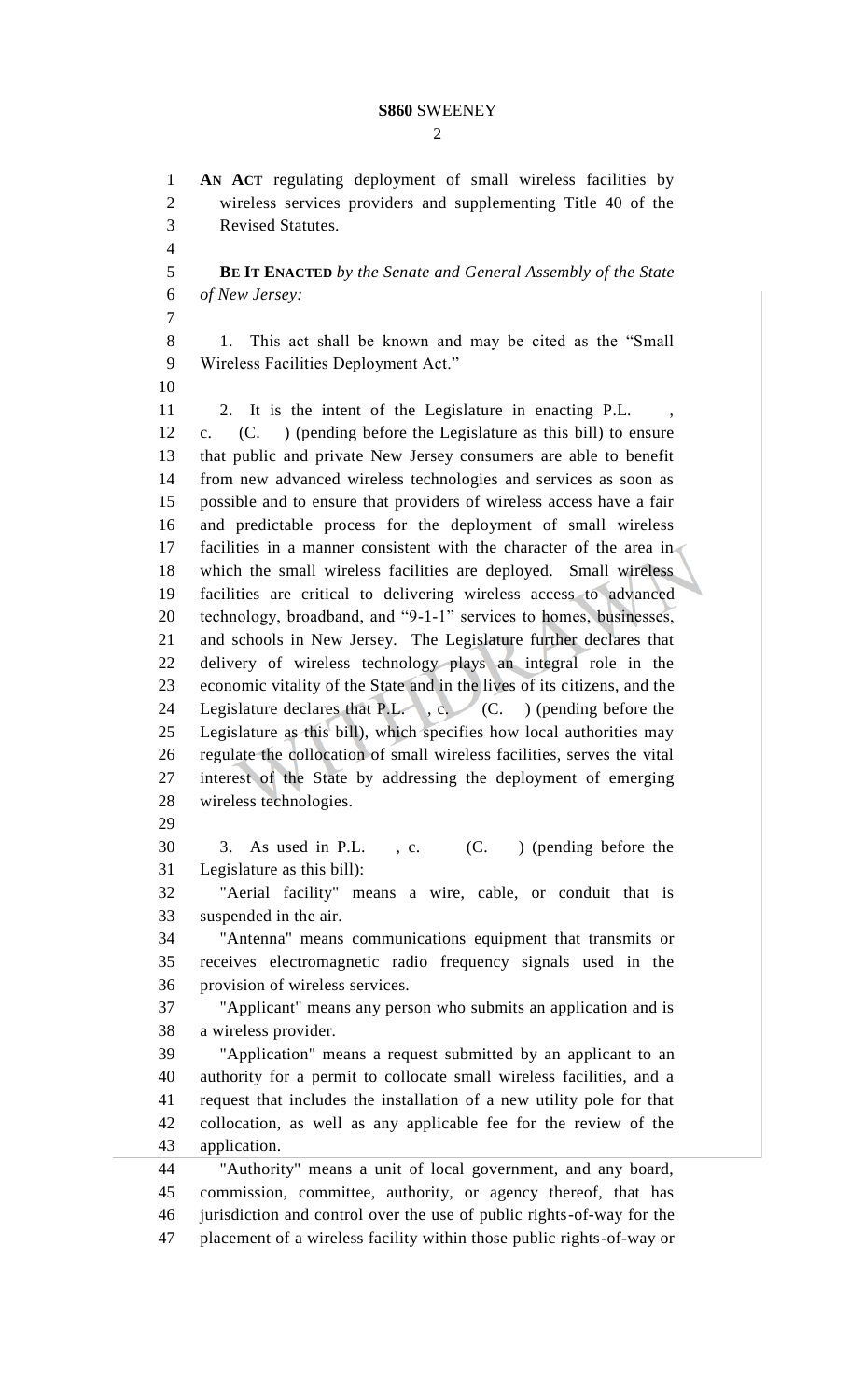has zoning or land use control for the placement of a wireless facility not within public rights-of-way. "Authority utility pole" means a utility pole owned or operated by an authority in public rights-of-way. "Collocate" or "collocation" means to install, mount, maintain, modify, operate, or replace wireless facilities on or adjacent to a wireless support structure or utility pole. "Communications service" means cable service, as defined in subsection 6 of 47 U.S.C. s.522, as amended; information service, as defined in subsection 24 of 47 U.S.C. s.153, as amended; telecommunications service, as defined in subsection 53 of 47 U.S.C. s.153, as amended; mobile service, as defined in subsection 33 of 47 U.S.C. s.153, as amended; or wireless service other than mobile service. "Communications service provider" means a cable operator, as defined in subsection 5 of 47 U.S.C. s.522, as amended; a provider of information service, as defined in subsection 24 of 47 U.S.C. s.153, as amended; a telecommunications carrier, as defined in subsection 51 of 47 U.S.C. s.153, as amended; or a wireless provider as defined in this section. "FCC" means the Federal Communications Commission of the United States. "Fee" means a one-time charge. "Historic district" or "historic landmark" means a building, property, or site, or group of buildings, properties, or sites that are either: a. listed on the National Register of Historic Places or formally determined eligible for listing by the Keeper of the National Register, the individual who has been delegated the authority by the federal agency to list properties and determine their eligibility for the National Register; or b. Listed on the State Register of Historic Places. "Law" means a federal or State statute, common law, code, rule, regulation, order, or local ordinance, or resolution. "Micro wireless facility" means a small wireless facility that is not larger in dimension than 24 inches in length, 15 inches in width, and 12 inches in height, and that has an exterior antenna, if any, no longer than 11 inches. "Permit" means a written authorization required by an authority to perform an action or initiate, continue, or complete a project. "Person" means an individual, corporation, limited liability company, partnership, association, trust, or other entity or organization, including an authority. "Public safety agency" means the functional division of the federal government, the State, an interstate authority, or a political subdivision, that provides or has authority to provide firefighting, police, ambulance, medical, or other emergency services to respond to and manage emergency incidents.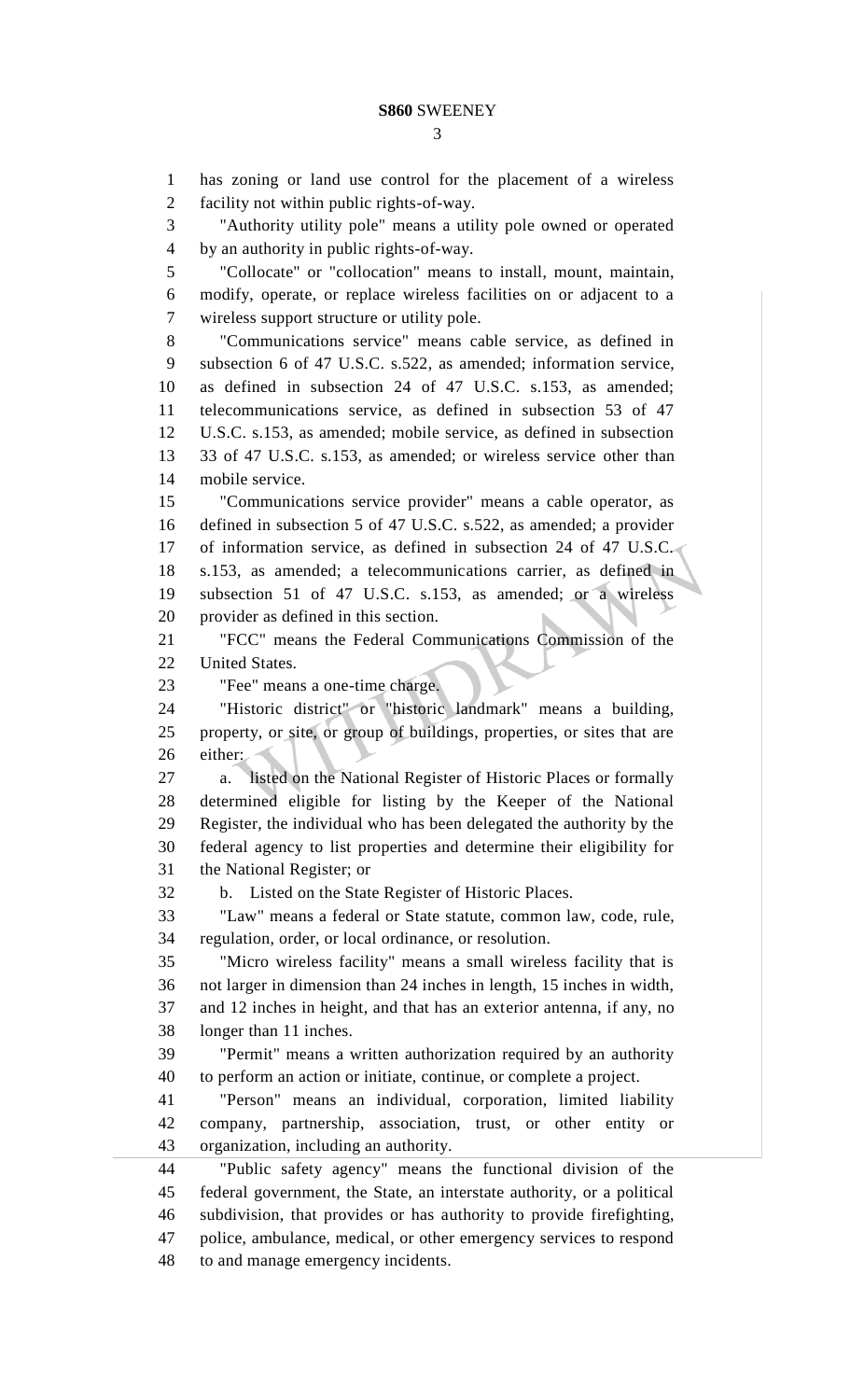"Rate" means a recurring charge.

 "Right-of-way" means the area on, below, or above a public roadway, highway, street, public sidewalk, alley, or utility easement

dedicated for compatible use.

 "Right-of-way" does not include authority-owned aerial facilities.

 "Small wireless facility" means a wireless facility that meets both of the following qualifications:

 a. each antenna is located inside an enclosure of no more than 6 cubic feet in volume or, in the case of an antenna that has exposed elements, the antenna and all of its exposed elements could fit within an imaginary enclosure of no more than 6 cubic feet; and

 b. all other wireless equipment attached directly to a utility pole associated with the facility is cumulatively no more than 25 cubic feet in volume. The following types of associated ancillary equipment are not included in the calculation of equipment volume: electric meter, concealment elements, telecommunications demarcation box, ground-based enclosures, grounding equipment, power transfer switch, cut-off switch, and vertical cable runs for the connection of power and other services.

 "Utility pole" means a pole or similar structure that is used in whole or in part by a communications service provider or for electric distribution, lighting, traffic control, or a similar function.

 "Wireless facility" means equipment at a fixed location that enables wireless communications between user equipment and a communications network, including equipment associated with wireless communications, and radio transceivers, antennas, coaxial or fiber-optic cable, regular and backup power supplies, and comparable equipment, regardless of technological configuration.

"Wireless facility" includes small wireless facilities.

"Wireless facility" does not include:

 a. the structure or improvements on, under, or within which the equipment is collocated; or

 b. wireline backhaul facilities, coaxial or fiber optic cable that is between wireless support structures or utility poles or coaxial, or fiber optic cable that is otherwise not immediately adjacent to or directly associated with an antenna.

 "Wireless infrastructure provider" means any person authorized to provide telecommunications service in the State that builds or installs wireless communication transmission equipment, wireless facilities, wireless support structures, or utility poles and that is not a wireless services provider but is acting as an agent or a contractor for a wireless services provider for the application submitted to the authority.

 "Wireless provider" means a wireless infrastructure provider or a wireless services provider.

 "Wireless services" means any services provided to the general public, including a particular class of customers, and made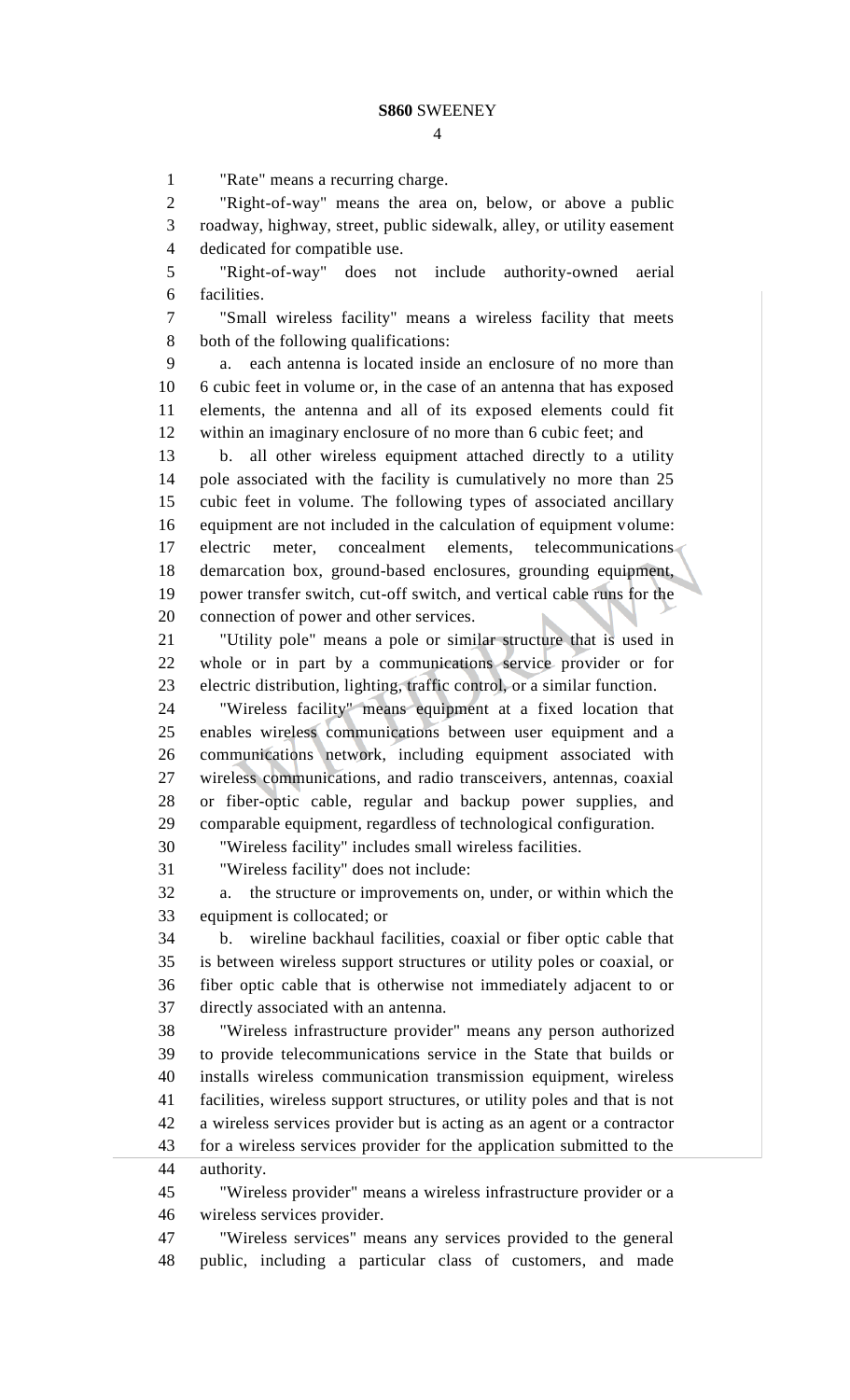available on a nondiscriminatory basis using licensed or unlicensed spectrum, whether at a fixed location or mobile, provided using wireless facilities. "Wireless services provider" means a person who provides wireless services. "Wireless support structure" means a freestanding structure, such as: a monopole; tower, either guyed or self-supporting; billboard; or other existing or proposed structure designed to support or capable of supporting wireless facilities. "Wireless support structure" does not include a utility pole. 4. a. This section applies to the activities of a wireless provider within or outside rights-of-way for the period beginning on 14 the effective date of P.L., c. (C.) (pending before the Legislature as this bill) and ending on July 1, 2022. b. Except as provided in this section, an authority shall not 17 prohibit, regulate, or charge for the collocation of small wireless facilities. c. Small wireless facilities shall be classified as permitted uses by an authority and subject to administrative review in conformance 21 with P.L., c. (C.) (pending before the Legislature as this bill), except as provided in paragraph (5) of subsection d. of this section, but not subject to site plan review or approval if they are collocated: (1) in rights-of-way in any zone; or (2) outside rights-of-way in property zoned exclusively for commercial or industrial use. d. An authority may require an applicant to obtain one or more permits to collocate a small wireless facility. An authority shall accept applications for, process, and issue permits subject to the following requirements: (1) An authority may not directly or indirectly require an applicant to perform services unrelated to the collocation for which approval is sought, such as in-kind contributions to the authority, including reserving fiber, conduit, or utility pole space for the authority on the wireless provider's utility pole. An authority may reserve space on authority utility poles for future public safety uses or for the authority's electric utility uses, but a reservation of space may not preclude the collocation of a small wireless facility unless the authority reasonably determines that the authority utility pole cannot accommodate both uses. (2) An applicant shall not be required to provide more information to obtain a permit than the authority requires of a communications service provider that is not a wireless provider that requests to attach facilities to a structure. However, a wireless provider may be required to provide the following information when seeking a permit to collocate small wireless facilities on a utility pole or wireless support structure: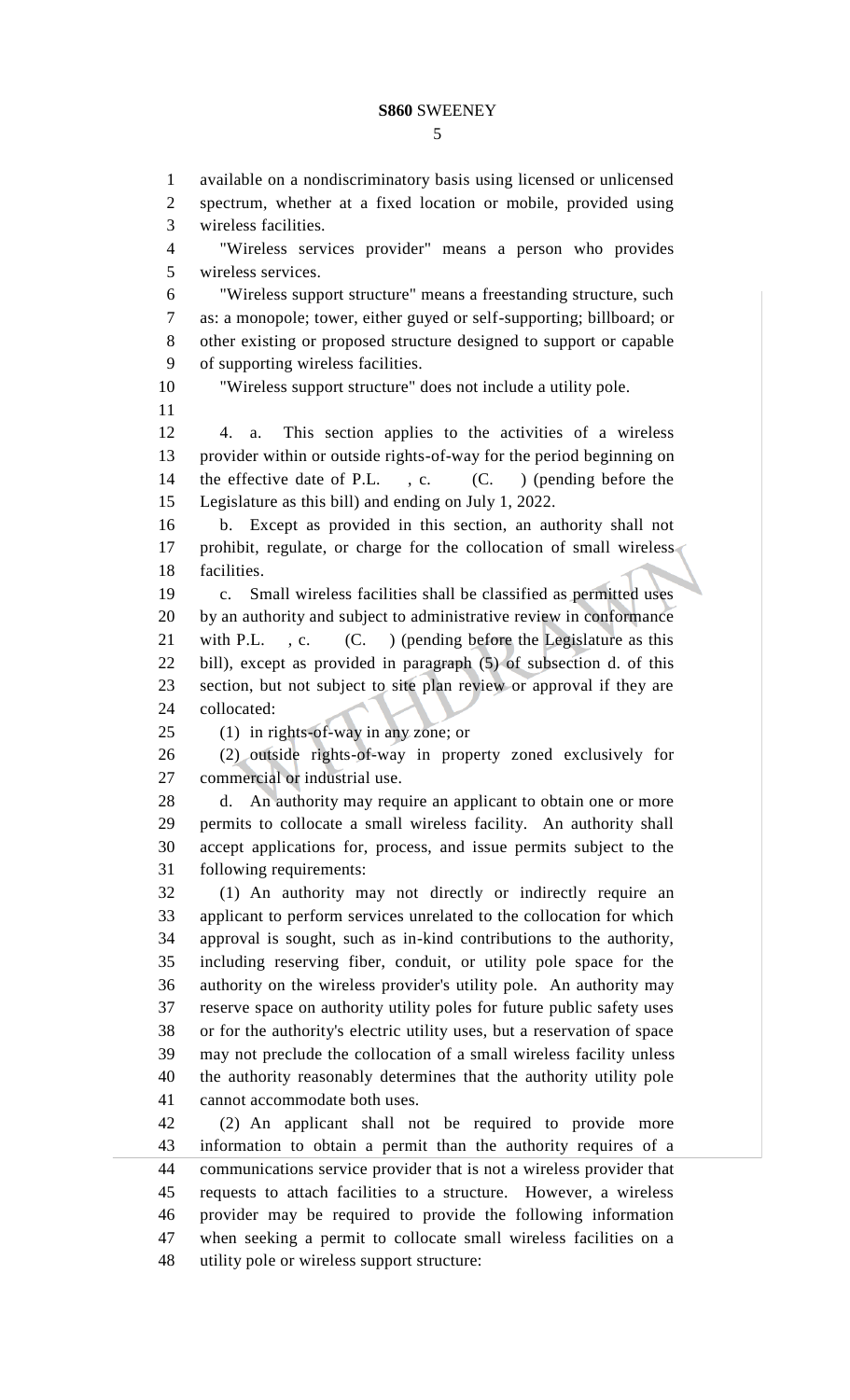(a) site specific structural integrity and, for an authority utility

 pole, make-ready analysis prepared by a structural engineer; (b) the location where each proposed small wireless facility or utility pole would be installed and photographs of the location and its immediate surroundings depicting the utility poles or structures on which each proposed small wireless facility would be mounted or location where utility poles or structures would be installed; (c) specifications and drawings prepared by a structural engineer for each proposed small wireless facility covered by the application as it is proposed to be installed; (d) the equipment type and model numbers for the antennas and all other wireless equipment associated with the small wireless facility; (e) a proposed schedule for the installation and completion of each small wireless facility covered by the application, if approved; and (f) certification that the collocation complies with paragraph (6) of this subsection to the best of the applicant's knowledge. (3) Subject to paragraph (6) of this subsection, an authority may not require the placement of small wireless facilities on any specific utility pole, or category of utility poles, or require multiple antenna systems on a single utility pole, however, with respect to an application for the collocation of a small wireless facility associated with a new utility pole, an authority may propose that the small wireless facility be collocated on an existing utility pole or existing wireless support structure within 100 feet of the proposed collocation, which the applicant shall accept if it has the right to use the alternate structure on reasonable terms and conditions and the alternate location and structure does not impose technical limits or additional material costs as determined by the applicant. The authority may require the applicant to provide a written certification describing the property rights, technical limits or material cost reasons the alternate location does not satisfy the criteria in this paragraph (3). (4) Subject to paragraph (6) of this subsection, an authority may not limit the placement of small wireless facilities mounted on a utility pole or a wireless support structure by minimum horizontal separation distances. (5) An authority may limit the maximum height of a small wireless facility to 10 feet above the utility pole or wireless support structure on which the small wireless facility is collocated. Subject to any applicable waiver, zoning, or other process that addresses wireless provider requests for an exception or variance and does not prohibit granting of exceptions or variances, the authority may limit the height of new or replacement utility poles or wireless support structures on which small wireless facilities are collocated to the higher of: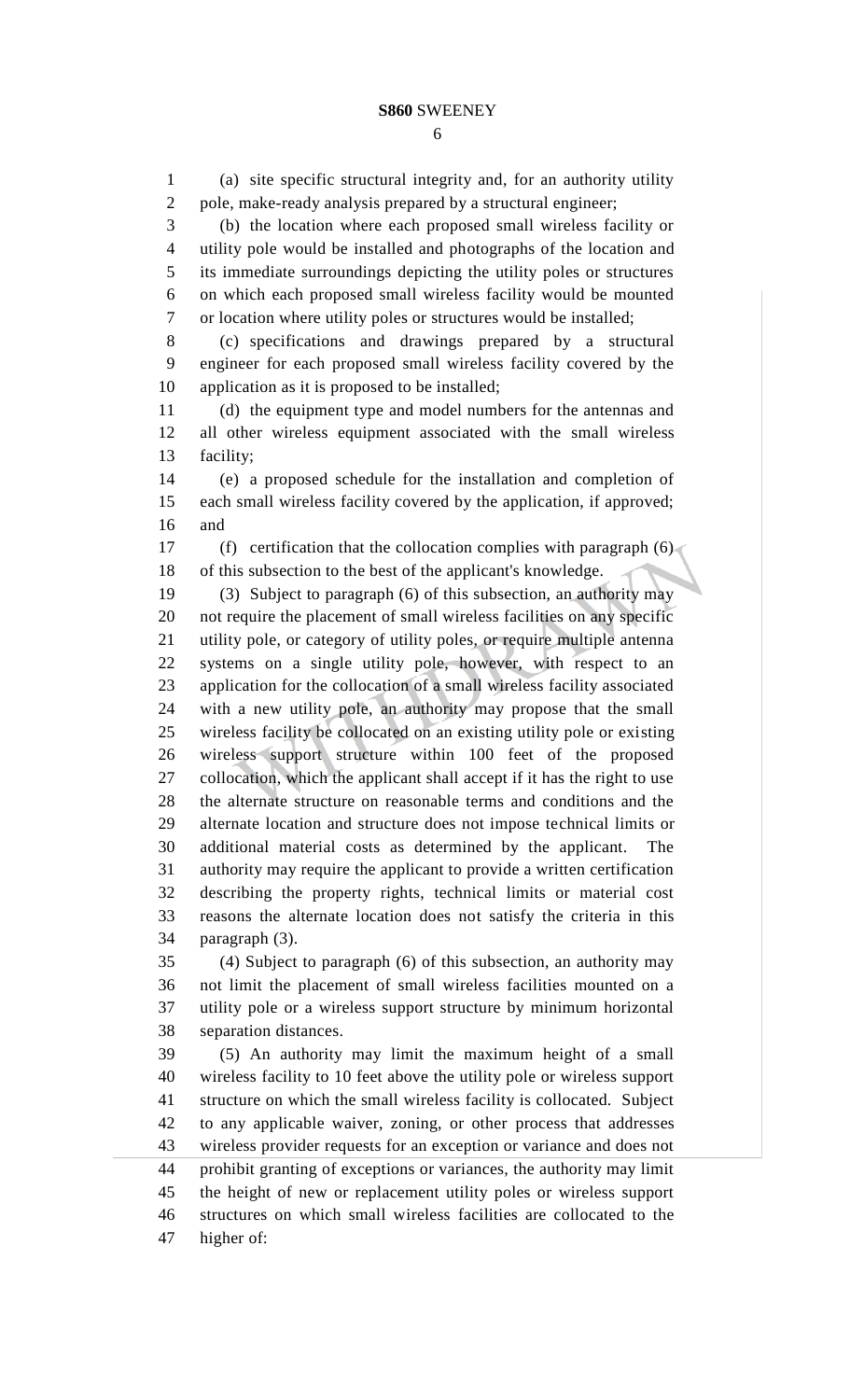(a) 10 feet in height above the tallest existing utility pole, other than a utility pole supporting only wireless facilities, that is in place on the date the application is submitted to the authority, that is located within 300 feet of the new or replacement utility pole or wireless support structure and that is in the same right-of-way within the jurisdictional boundary of the authority, provided the authority may designate which intersecting right-of-way within 300 feet of the proposed utility pole or wireless support structures shall control the height limitation for a facility; or

(b) 45 feet above ground level.

(6) An authority may require that:

 (a) (i) the wireless provider's operation of the small wireless facilities does not interfere with the frequencies used by a public safety agency for public safety communications, including requiring that:

 (ii) a wireless provider install small wireless facilities of the 17 type and frequency that will not cause unacceptable interference, as determined by and measured in accordance with industry standards and the FCC's regulations addressing unacceptable interference to public safety spectrum or any other spectrum licensed by a public safety agency, with a public safety agency's communications equipment; if a small wireless facility causes unacceptable interference, and the wireless provider has been given written notice of the interference by the public safety agency, the wireless provider shall, at its own expense, take all reasonable steps necessary to correct and eliminate the interference, including, but not limited to, powering down the small wireless facility and later powering up the small wireless facility for intermittent testing, if necessary; the authority may terminate a permit for a small wireless facility based on unacceptable interference if the wireless provider does not make good faith efforts to remedy the problem in a manner consistent with the abatement and resolution procedures for interference with the public safety spectrum established by the FCC, including 47 C.F.R. s.22.970 through 47 C.F.R. s.22.973 and 47 C.F.R. s.90.672 through 47 C.F.R. s.90.675;

 (b) the wireless provider comply with requirements that are imposed by a contract between an authority and a private property owner that concern design or construction standards applicable to utility poles and ground-mounted equipment located in the right-of-way;

 (c) the wireless provider comply with applicable spacing requirements in applicable regulations and ordinances concerning the location of ground-mounted equipment located in the right-of- way if the requirements include a waiver, zoning, or other process that addresses wireless provider requests for exception or variance and do not prohibit granting of exceptions or variances;

 (d) the wireless provider comply with local code provisions or regulations concerning undergrounding requirements that prohibit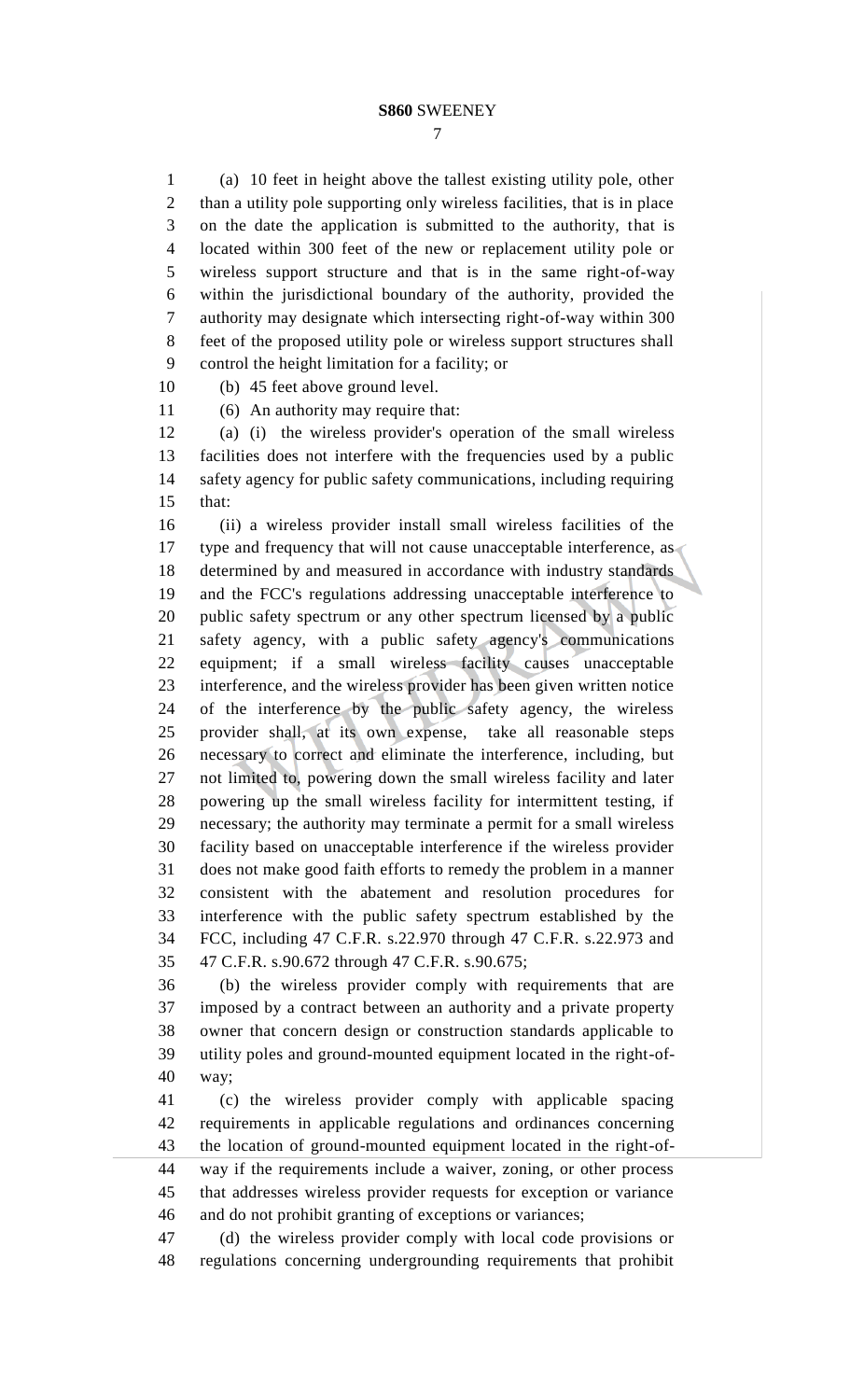the installation of new or the modification of existing utility poles in a right-of-way without prior approval if the requirements include a waiver, zoning, or other process that addresses requests to install new utility poles or modify existing utility poles and do not prohibit 5 the replacement of utility poles;

 (e) the wireless provider comply with generally applicable standards that are consistent with this P.L. , c. (C. ) (pending before the Legislature as this bill) and adopted by an authority for public safety in the rights-of-way, including, but not limited to, reasonable and nondiscriminatory wiring and cabling requirements, grounding requirements, utility pole extension requirements, and signage limitations; and shall comply with reasonable and nondiscriminatory requirements that are consistent with P.L. ,

 c. (C. ) (pending before the Legislature as this bill) and adopted by an authority regulating the location, size, surface area, and height of small wireless facilities, or the abandonment and removal of small wireless facilities;

 (f) (i) the wireless provider not collocate small wireless facilities on authority utility poles that are part of an electric distribution or transmission system within the communication worker safety zone of the pole or the electric supply zone of the pole, however, the antenna and support equipment of the small wireless facility may be located in the communications space on the authority utility pole and on the top of the pole, if not otherwise unavailable, if the wireless provider complies with applicable regulations for work involving the top of the pole;

 (ii) for purposes of this subparagraph, the terms "communications space", "communication worker safety zone", and "electric supply zone" have the meanings given to those terms in the National Electric Safety Code as published by the Institute of Electrical and Electronics Engineers;

 (g) the wireless provider comply with written design standards that are generally applicable for decorative utility poles, or reasonable stealth, concealment, and aesthetic requirements that are identified by the authority in an ordinance, written policy adopted by the governing board of the authority, a comprehensive plan, or other written design plan that applies to other occupiers of the rights-of-way, including on a historic landmark or in a historic district; and

 (h) subject to subsection c. of this section, and except for facilities excluded from evaluation for effects on historic properties under subparagraph (4) of paragraph (a) of 47 C.F.R s.1.1307, reasonable, technically feasible, and non-discriminatory design or concealment measures in a historic district or historic landmark. Design or concealment measures, including restrictions on a specific category of poles, shall not have the effect of prohibiting any wireless provider's technology. Design and concealment measures shall not be considered a part of the small wireless facility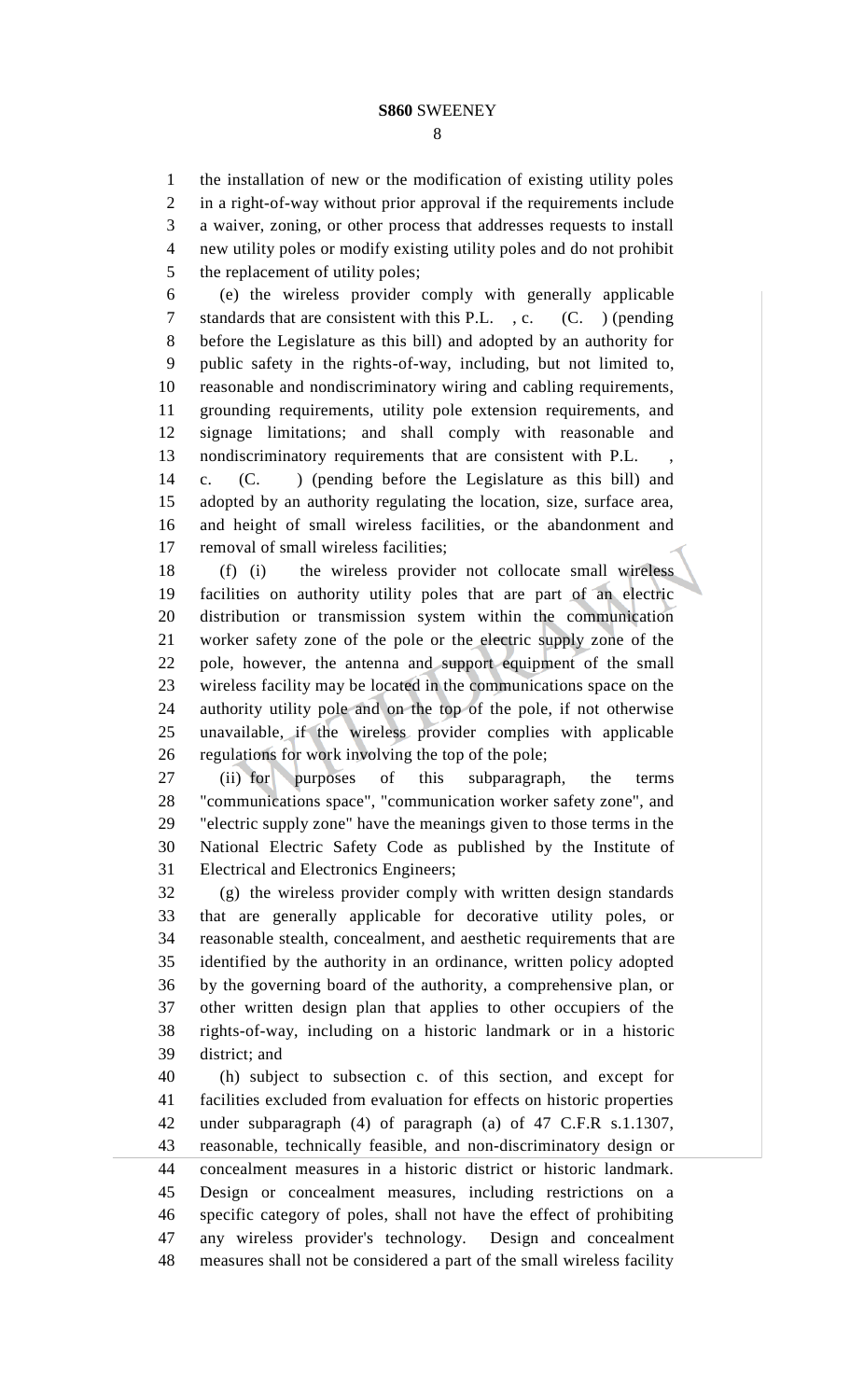for purposes of the size restrictions of a small wireless facility. This subparagraph shall not be construed to limit an authority's enforcement of historic preservation in conformance with the National Historic Preservation Act of 1966, 54 U.S.C. s.300101 et seq., any State law, or the regulations adopted to implement those laws.

 (7) Within 45 days after receiving an application, an authority shall determine whether the application is complete and notify the applicant as provided in this paragraph. If an application is incomplete, an authority shall specifically identify the missing information. An application shall be deemed complete if the authority fails to provide notification to the applicant within 45 days after the date when all documents, information, and fees specifically enumerated in the authority's permit application form are submitted by the applicant to the authority. If the applicant believes that the 45 days have elapsed, then the applicant may apply 17 to Superior Court in a summary manner for an order certifying the completeness of the application. An applicant shall not commence with installation of a small wireless facility until the court certifies the completeness of the associated application or until the authority voluntarily determines that the application is complete.

(8) An authority shall process applications as follows:

 (a) an application to collocate a small wireless facility on an existing utility pole or wireless support structure shall be processed on a nondiscriminatory basis and deemed approved if the authority fails to approve or deny the application within 90 days, however, an applicant may submit a written notice to the authority no sooner than 75 days after the submission of a completed application stating the applicant's intent to proceed with the permitted activity on a deemed approved basis; if an applicant submits a notice under this subparagraph, the permit shall be deemed approved on the latter of the 90th day after submission of the complete application or the 10th day after the receipt of the deemed approved notice by the authority; the receipt of the deemed approved notice shall not preclude the authority's denial of the permit request within the time limits as provided under P.L. , c. (C. ) (pending before the Legislature as this bill); and

 (b) an application to collocate a small wireless facility that includes the installation of a new utility pole shall be processed on a nondiscriminatory basis and deemed approved if the authority fails to approve or deny the application within 120 days, however, an applicant may submit a written notice to the authority no sooner than 105 days after the submission of a completed application stating the applicant's intent to proceed with the permitted activity on a deemed approved basis; if an applicant submits a notice under this subparagraph, the permit shall be deemed approved on the latter of the 120th day after submission of the complete application or the 10th day after the receipt of the deemed approved notice by the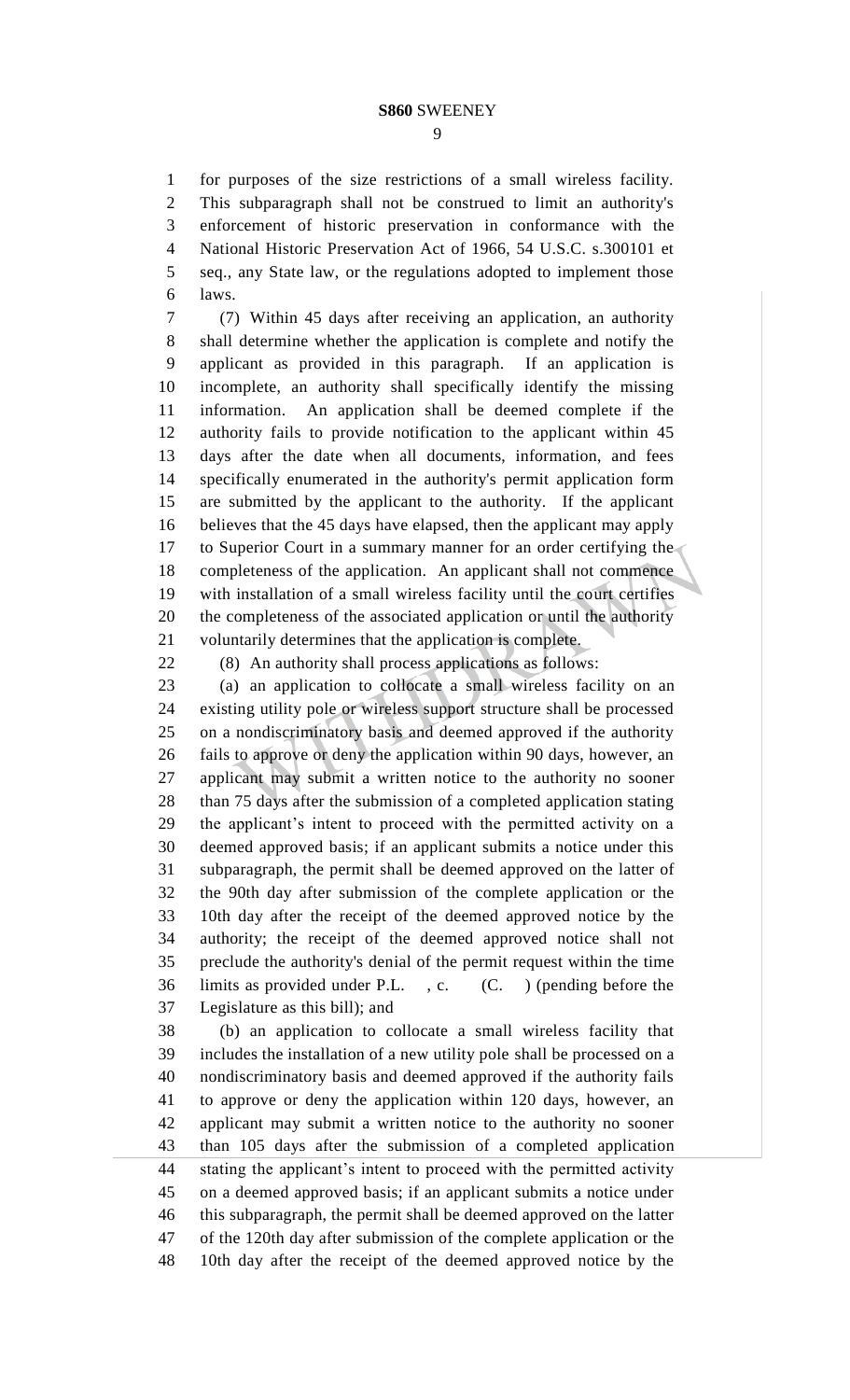authority; the receipt of the deemed approved notice shall not preclude the authority's denial of the permit request within the time limits as provided under P.L. , c. (C. ) (pending before the

Legislature as this bill).

 (9) An authority shall approve an application unless the application does not meet the requirements of P.L. , c. (C. ) (pending before the Legislature as this bill). If an authority determines that applicable regulations, or the requirements of paragraph (6), require that the utility pole or wireless support structure be replaced before the requested collocation, approval may be conditioned on the replacement of the utility pole or wireless support structure at the cost of the wireless service provider. The authority shall document the basis for a denial, including the specific code provisions or application conditions on which the denial was based, and send the documentation to the applicant on or before the day the authority denies an application. The applicant 17 may cure the deficiencies identified by the authority and resubmit the revised application once within 30 days after notice of denial is sent by the authority to the applicant without paying an additional application fee. The authority shall approve or deny the revised application within 30 days after the applicant resubmits the application or the revised application is deemed approved; however, the applicant shall notify the authority in writing of its intention to proceed with the permitted activity on a deemed approved basis, 25 which may be submitted with the resubmitted application. authority's review of a revised application shall be limited to the deficiencies cited in the initial denial. However, this revised application cure does not apply if the cure requires the review of a new location, new or different structure to be collocated upon, new antennas, or other wireless equipment associated with the small wireless facility.

(10) The time period for applications may be further counted by:

 (a) the express agreement in writing by both the applicant and the authority; or

 (b) a local, State, or federal disaster declaration or similar emergency that causes the delay.

 (11) An applicant seeking to collocate small wireless facilities within the jurisdiction of a single authority shall be allowed, at the applicant's discretion, to file a consolidated application and receive a single permit for the collocation of up to 25 small wireless facilities if the collocations each involve substantially the same type of small wireless facility and substantially the same type of structure. If an application includes multiple small wireless facilities, the authority may remove small wireless facility collocations from the application and treat separately small wireless facility collocations for which incomplete information has been provided or that do not qualify for consolidated treatment or that are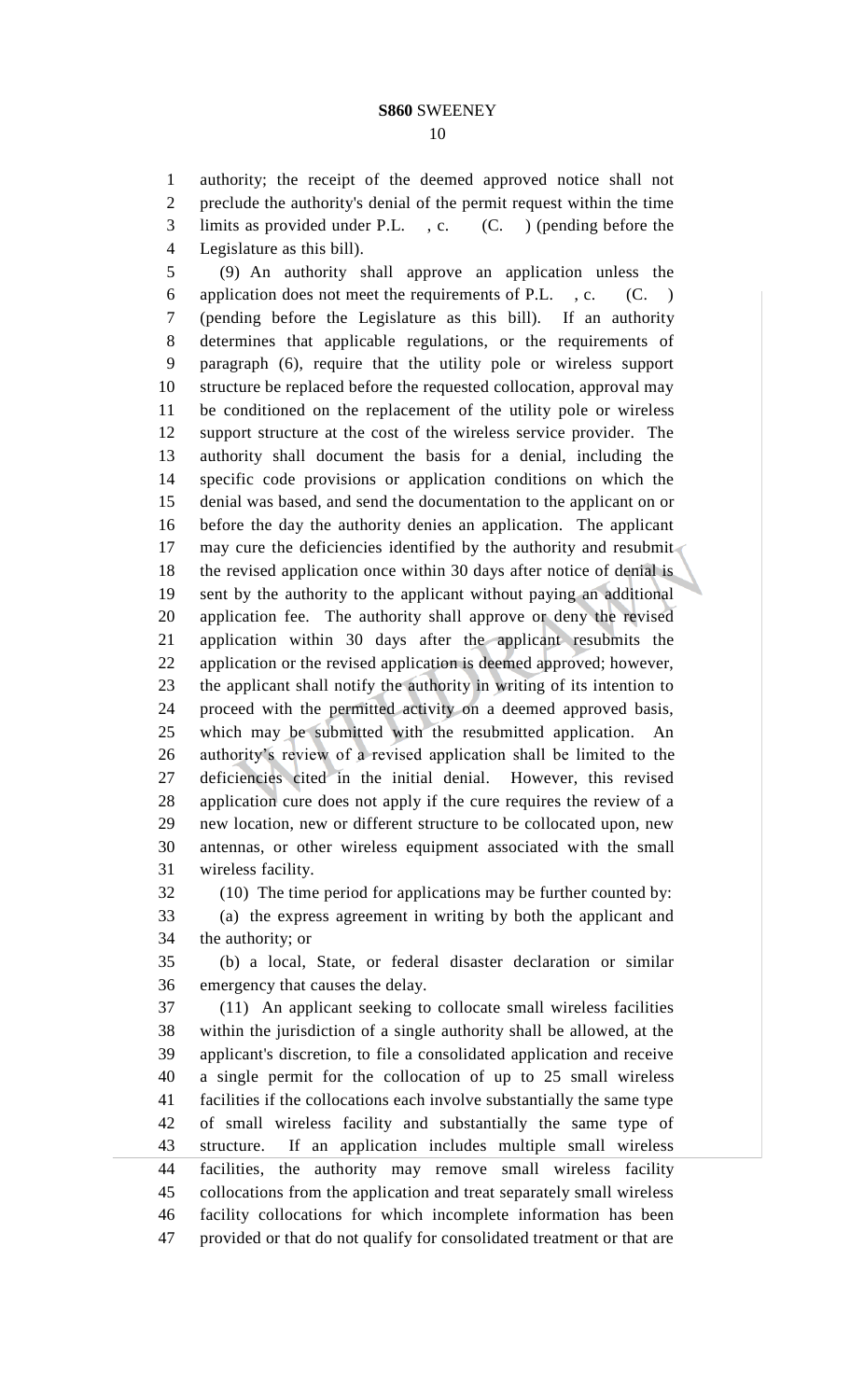denied. The authority may issue separate permits for each collocation that is approved in a consolidated application.

 (12) Collocation for which a permit is granted by an authority shall be completed within 180 days after issuance of the permit, unless the authority and the wireless provider agree to extend this period or a delay is caused by make-ready work for an authority utility pole or by the lack of commercial power or backhaul availability at the site, provided the wireless provider has made a timely request within 60 days after the issuance of the permit for commercial power or backhaul services, and the additional time to complete installation does not exceed 360 days after issuance of the permit. If the applicant does not complete installation within 360 days, the permit shall be void unless the authority grants an extension in writing to the applicant.

 (13) The duration of a permit shall be for a period of not less than five years, and the permit shall be renewed for equivalent durations unless the authority makes a finding that the small wireless facilities or the new or modified utility pole do not comply with the applicable regulations or local code provisions or 20 regulations in paragraphs  $(6)$  and  $(9)$ . If P.L. , c. (C. ) (pending before the Legislature as this bill) is repealed as provided 22 in section 10 of P.L. , c.  $(C. )$  (pending before the Legislature as this bill) renewals of permits shall be subject to the applicable authority code provisions or regulations in effect at the time of renewal.

(14) An authority shall not prohibit the:

(a) filing, receiving, or processing applications, or

 (b) issuing of permits or other approvals, if any, for the collocation of small wireless facilities unless there has been a local, State, or federal disaster declaration or similar emergency that causes delay.

 (15) An applicant shall submit an application, supporting information, and notices by personal delivery or as otherwise required by the authority. An authority may require that permits, supporting information, and notices be submitted by personal delivery at the authority's designated place of business, by regular mail postmarked on the date due, or by any other commonly used means, including electronic mail, as required by the authority.

e. Application fees are subject to the following requirements:

 (1) An authority may charge an application fee of up to \$650 for an application to collocate a single small wireless facility on an existing utility pole or wireless support structure and up to \$350 for each small wireless facility addressed in an application to collocate more than one small wireless facility on existing utility poles or wireless support structures.

 (2) An authority may charge an application fee of \$1,000 for each small wireless facility addressed in an application that includes the installation of a new utility for collocation.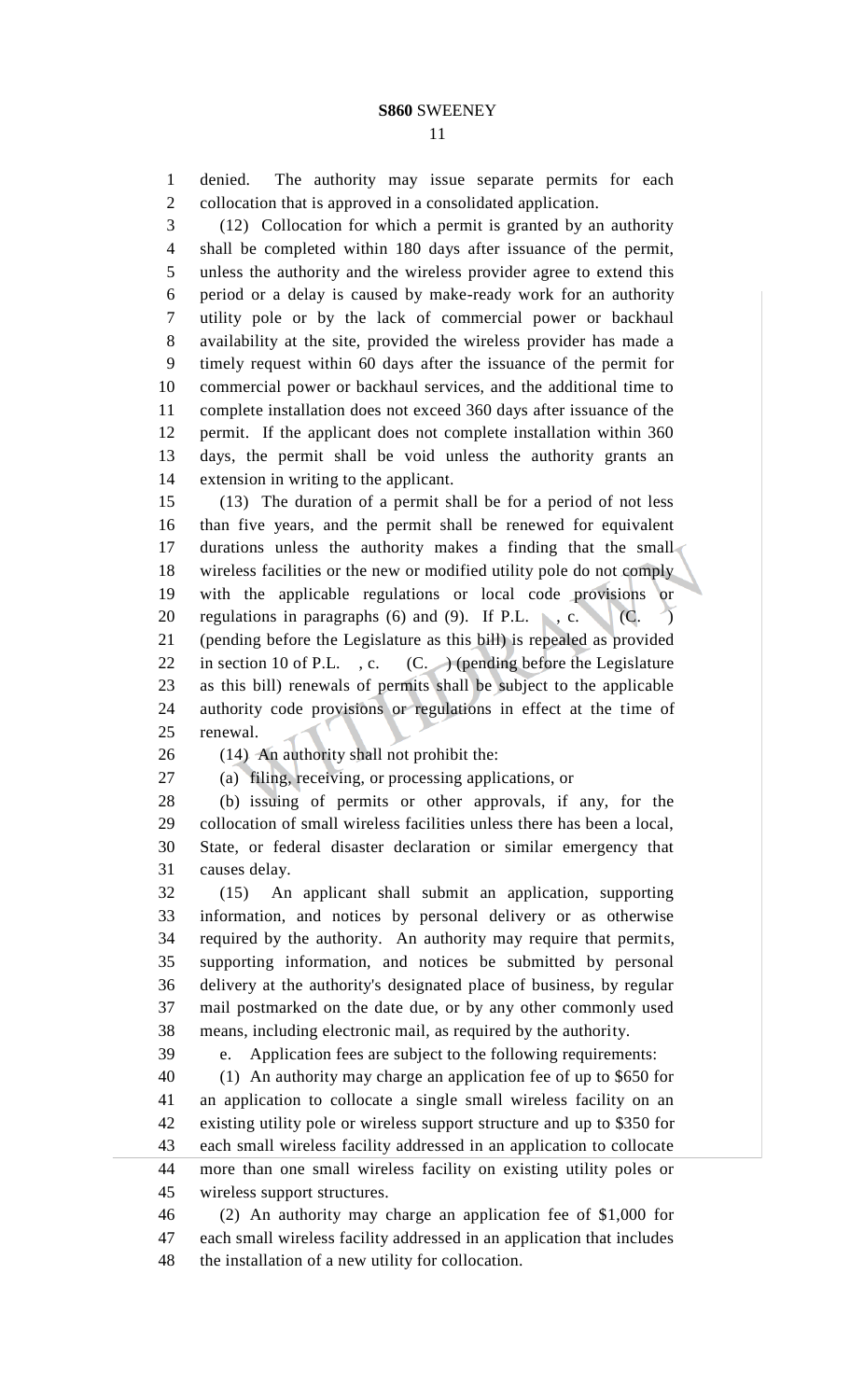(3) An application submitted pursuant to this section shall be accompanied by the required application fee.

(4) Within two months after the effective date of P.L. ,

 c. (C. ) (pending before the Legislature as this bill), an authority shall make available application fees consistent with this subsection, through ordinance, or in a written schedule of permit fees adopted by the authority.

 f. An authority shall not require an application, approval, or permit, or require any fees or other charges, from a communications service provider authorized to occupy the rights-of-way, for:

(1) routine maintenance;

 (2) the replacement of wireless facilities with wireless facilities that are substantially similar, the same size, or smaller if the wireless provider notifies the authority at least 10 days prior to the planned replacement and includes equipment specifications for the replacement of equipment consistent with the requirements of 17 subparagraph (d) of paragraph (2) of subsection d. of this section; or (3) the installation, placement, maintenance, operation, or

 replacement of micro wireless facilities that are suspended on cables that are strung between existing utility poles in compliance with applicable safety codes, however, an authority may require a permit to work within rights-of-way for activities that affect traffic patterns or require traffic lane closures.

 g. Nothing in P.L. , c. (C. ) (pending before the Legislature as this bill) authorizes a person to collocate small wireless facilities on:

 (1) property owned by a private party or property owned or controlled by an authority that is not located within rights-of-way, subject to subsection j. of this section, or a privately owned utility pole or wireless support structure without the consent of the property owner;

 (2) property owned, leased, or controlled by the State or a political subdivision of this State that is used as a public park for recreation or conservation purposes without the consent of the entity; or

 (3) property owned by a rail carrier, as that term is defined in 49 U.S.C. s.10102, or passenger rail service, or an electric public utility, as that term is defined in R.S.48:2-13, without the consent of the rail carrier, public commuter rail service, or electric public utility.

 h. Agreements between authorities and wireless providers that relate to the collocation of small wireless facilities in the right-of- way, including the collocation of small wireless facilities on authority utility poles, that are in effect on the effective date of P.L. , c. (C. ) (pending before the Legislature as this bill) remain in effect for all small wireless facilities collocated on the authority's utility poles pursuant to applications submitted to the authority before the effective date of P.L. , c. (C. ) (pending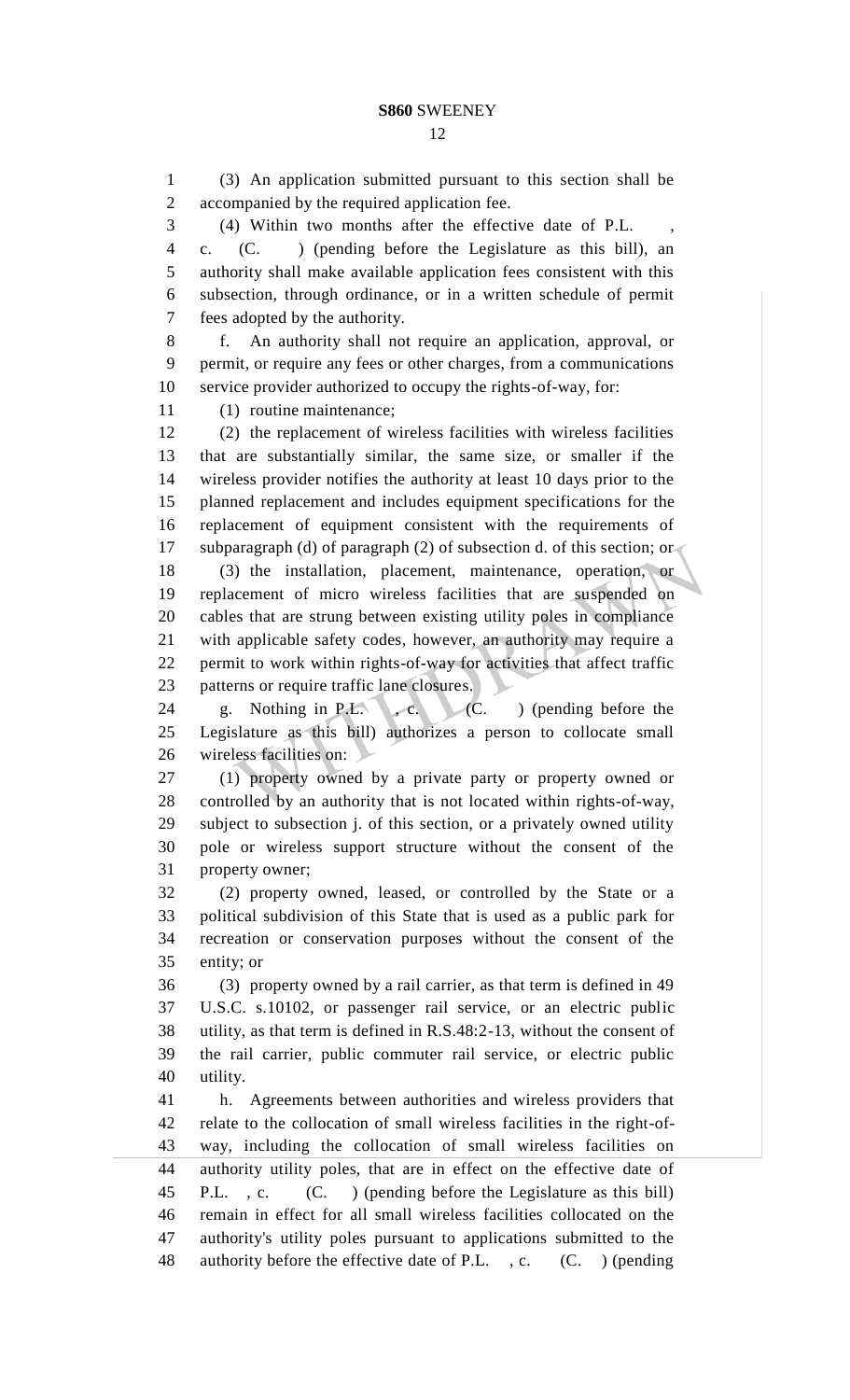before the Legislature as this bill), subject to applicable termination provisions. An agreement entered into after the effective date of P.L. , c. (C. ) (pending before the Legislature as this bill), 4 but before July 1, 2022, shall comply with P.L., c. (C.)

(pending before the Legislature as this bill).

 i. An authority shall allow the collocation of small wireless facilities on authority utility poles subject to the following: (1) An authority shall not enter into an exclusive arrangement with any person for the right to attach small wireless facilities to authority utility poles. (2) The rates and fees for collocations on authority utility poles shall be nondiscriminatory regardless of the services provided by the collocating person. (3) An authority may charge an annual recurring rate to collocate a small wireless facility on an authority utility pole located in a right-of-way that equals: (a) \$200 per year; or (b) the actual, direct, and reasonable costs related to the wireless provider's use of space on the authority utility pole. Rates for collocation on authority utility poles located outside of a right-of-way are not subject to the limitations of this paragraph. In any controversy concerning the appropriateness of a cost-based rate for an authority utility pole located within a right-of-way, the authority shall have the burden of proving that the rate does not exceed the actual, direct, and reasonable costs for the applicant's proposed use of the authority utility pole. Nothing in this paragraph prohibits a wireless provider and an authority from mutually agreeing to an annual recurring rate of less than \$200 to collocate a small wireless facility on an authority utility pole. (4) Authorities or other persons owning or controlling authority utility poles within the right-of-way shall offer rates, fees, and other terms that comply with subparagraphs (a) through (e) of this paragraph. Within two months after the effective date of P.L. , c. (C. ) (pending before the Legislature as this bill), an authority or a person owning or controlling authority utility poles shall make available, through ordinance or an authority utility pole attachment agreement, license, or other agreement that makes available to wireless providers, the rates, fees, and terms for the collocation of small wireless facilities on authority utility poles that comply with P.L. , c. (C. ) (pending before the Legislature as this bill) and with subparagraphs (a) through (e) of this paragraph. In the absence of an ordinance or agreement that complies with P.L. , c. (C. ) (pending before the Legislature as this bill), and until the authority adopts a compliant ordinance or agreement, a wireless provider may collocate small wireless facilities and install 46 utility poles under the requirements of P.L., c. (C.) (pending before the Legislature as this bill).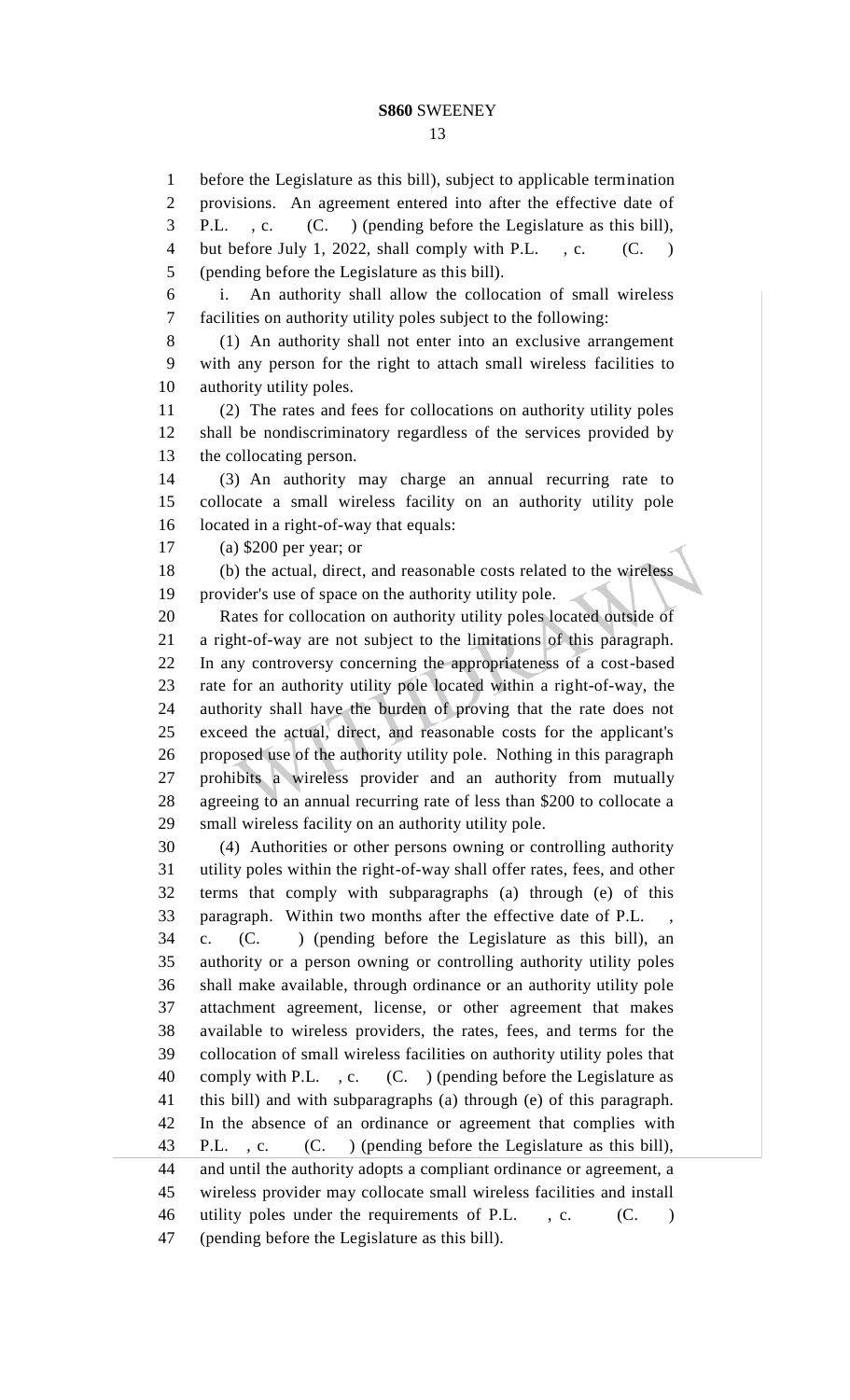(a) The rates, fees, and terms shall be nondiscriminatory, competitively neutral, and commercially reasonable, and may address, among other requirements, the requirements in subparagraphs (a) through (h) of paragraph (6) of subsection d. of this section; subsections e., i., and k. of this section; sections 7 and 8 of P.L. , c. (C. ) (pending before the Legislature as this bill), and shall comply with P.L. , c. (C. ) (pending before the Legislature as this bill).

 (b) For authority utility poles that support aerial facilities used to provide communications services or electric service, wireless providers shall comply with the process for make-ready work under 47 U.S.C. s.224 and its implementing regulations, and the authority shall follow a substantially similar process for make-ready work except to the extent that the timing requirements are otherwise 15 addressed in P.L., c. (C.) (pending before the Legislature as this bill). The good-faith estimate of the person owning or controlling the authority utility pole for any make-ready work necessary to enable the pole to support the requested collocation shall include authority utility pole replacement, if necessary.

 (c) For authority utility poles that do not support aerial facilities used to provide communications services or electric service, the authority shall provide a good-faith estimate for any make-ready work necessary to enable the authority utility pole to support the requested collocation, including pole replacement, if necessary, within 90 days after receipt of a complete application. Make-ready work, including any authority utility pole replacement, shall be completed within 60 days of written acceptance of the good-faith estimate by the applicant at the wireless provider's sole cost and expense. Alternatively, if the authority determines that applicable regulations require the authority utility pole to be replaced to support the requested collocation, the authority may require the wireless provider to replace the authority utility pole at the wireless provider's sole cost and expense.

 (d) The authority shall not require more make-ready work than required to meet applicable regulations or industry standards. Make-ready work may include work needed to accommodate additional public safety communications needs that are identified in a documented and approved plan for the deployment of public safety equipment as specified in paragraph (1) of subsection d. of this section and included in an existing or preliminary authority or public service agency budget for attachment within one year of the application. Fees for make-ready work, including any authority utility pole replacement, shall not exceed actual costs or the amount charged to communications service providers for similar work and shall not include any consultants' fees or expenses for authority utility poles that do not support aerial facilities used to provide communications services or electric service. Make-ready work, including any pole replacement, shall be completed within 60 days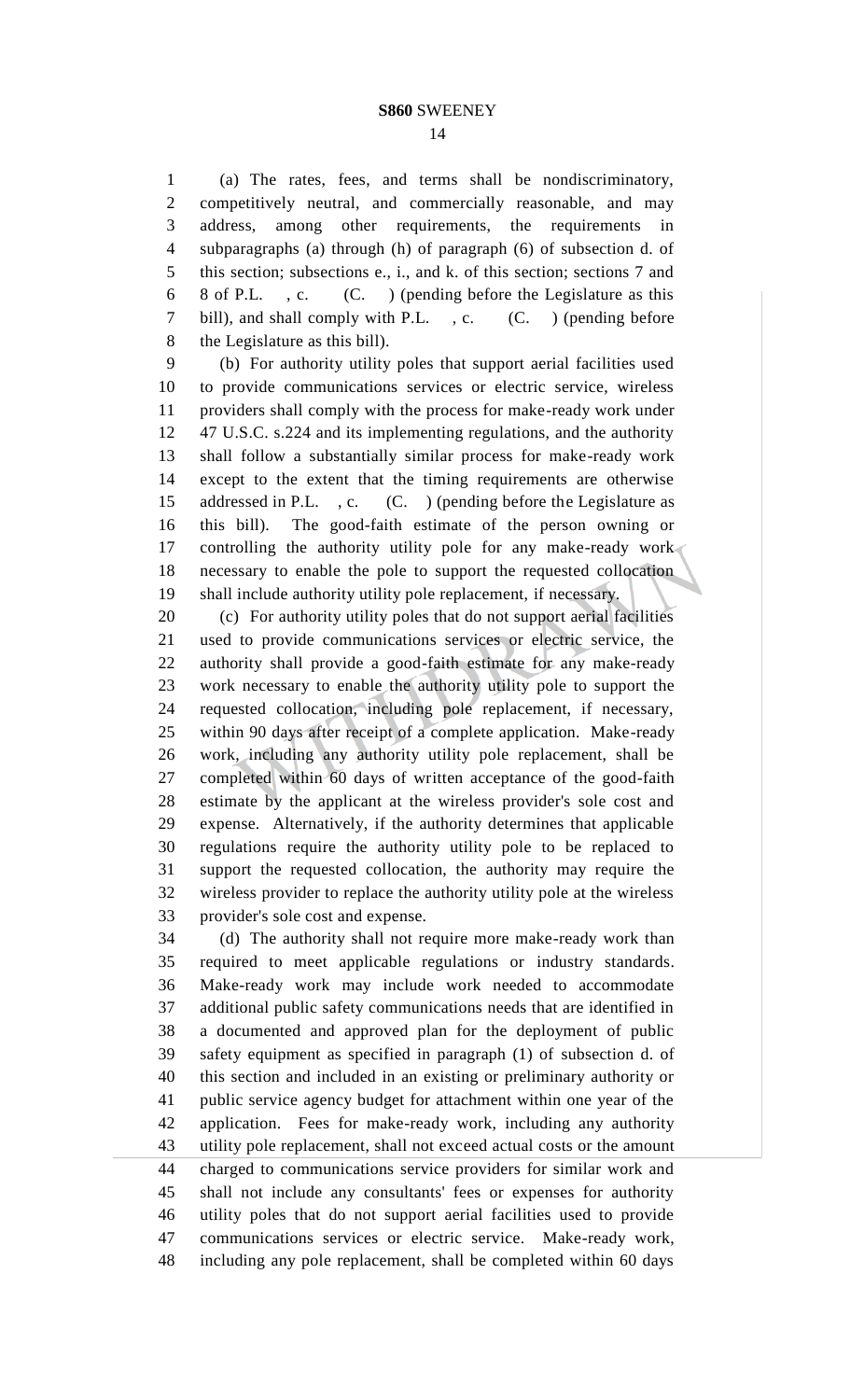#### 

 of written acceptance of the good-faith estimate by the wireless provider, at the wireless provider's sole cost and expense.

 (e) A wireless provider that has an existing agreement with the 4 authority on the effective date of P.L., c. (C. ) (pending before the Legislature as this bill) may accept the rates, fees, and terms that an authority makes available under P.L. , c. (C. ) (pending before the Legislature as this bill) for the collocation of small wireless facilities or the installation of new utility poles for the collocation of small wireless facilities that are the subject of an application submitted two or more years after the effective date of P.L. , c. (C. ) (pending before the Legislature as this bill) as provided in this paragraph (4) by notifying the authority that it opts to accept the rates, fees, and terms. The existing agreement remains in effect, subject to applicable termination provisions, for the small wireless facilities the wireless provider has collocated on the authority's utility poles pursuant to applications submitted to the 17 authority before the wireless provider provides the notice and exercises the option described in this subparagraph.

19 i. An authority shall authorize the collocation of small wireless facilities on utility poles owned or controlled by the authority that are not located within rights-of-way to the same extent the authority currently permits access to utility poles for other commercial projects or uses. The collocations shall be subject to reasonable and nondiscriminatory rates, fees, and terms as provided in an agreement between the authority and the wireless provider.

 k. Nothing in this section precludes an authority from adopting reasonable rules with respect to the removal of abandoned small wireless facilities. A small wireless facility that is not operated for a continuous period of 12 months shall be considered abandoned and the owner of the facility shall remove the small wireless facility within 90 days after receipt of written notice from the authority notifying the owner of the abandonment. The authority shall send the notice by certified or registered mail, return receipt requested, to the owner at the last known address of the owner. If the small wireless facility is not removed within 90 days of the notice, the authority may remove or cause the removal of the facility pursuant to the terms of its pole attachment agreement for authority utility poles or through whatever actions are provided for abatement of nuisances or by other law for removal and cost recovery. An authority may require a wireless provider to provide written notice to the authority if it sells or transfers small wireless facilities 42 subject to P.L., c. (C.) (pending before the Legislature as this bill) within the authority's jurisdictional boundary. The sale or transfer notice shall include the name and contact information of the new wireless provider.

 l. Nothing in this section requires an authority to install or maintain any specific utility pole or to continue to install or maintain utility poles in any location if the authority makes a non-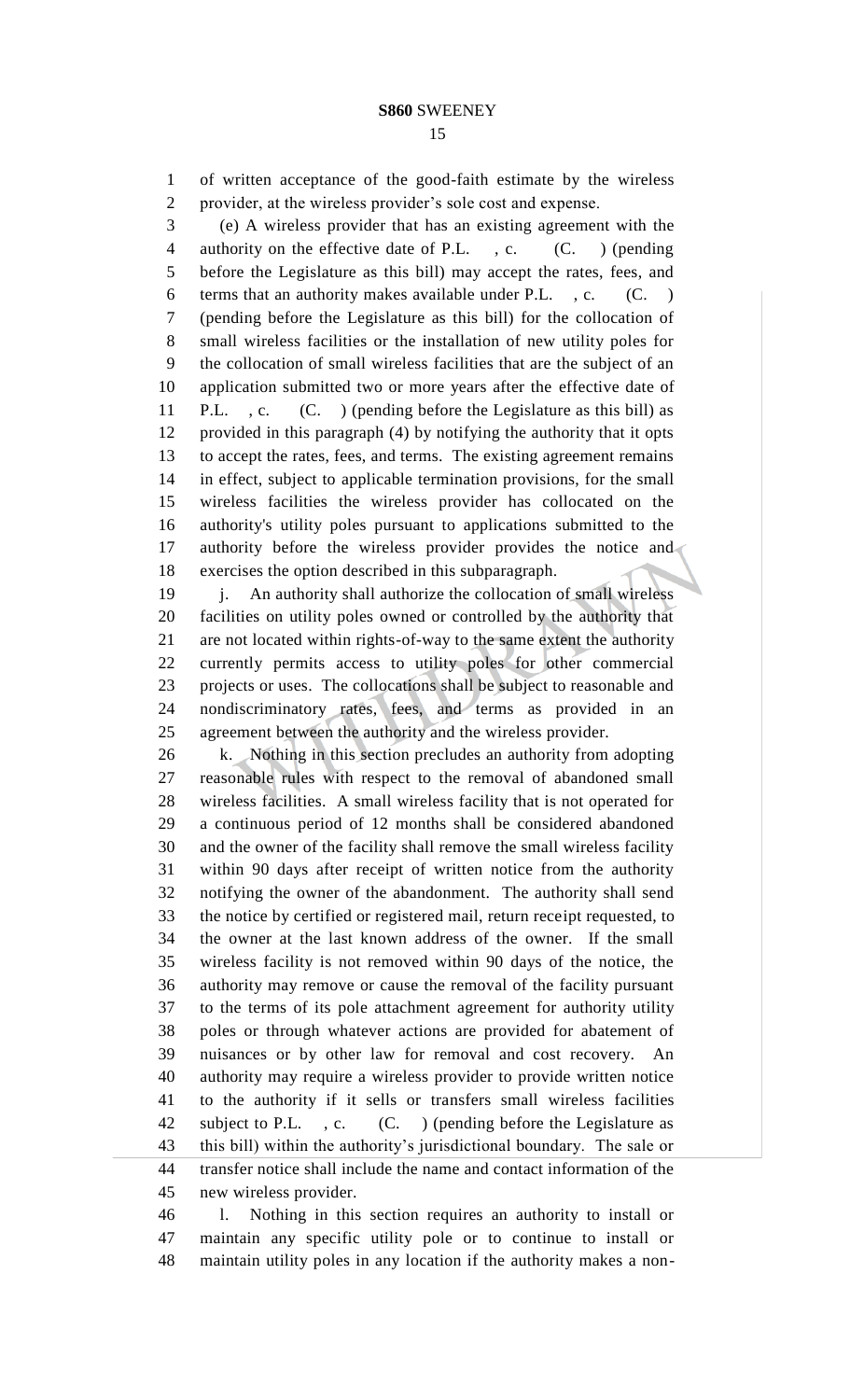discriminatory decision to eliminate above-ground utility poles of a particular type generally, such as electric utility poles, in all or a significant portion of its geographic jurisdiction. For authority utility poles with collocated small wireless facilities in place when an authority makes a decision to eliminate above-ground utility poles of a particular type generally, the authority shall either: (1) continue to maintain the authority utility pole or install and maintain a reasonable alternative utility pole or wireless support structure for the collocation of the small wireless facility, or (2) offer to sell the utility pole to the wireless provider at a reasonable cost or allow the wireless provider to install its own utility pole so it can maintain service from that location. m. Nothing in P.L. , c. (C. ) (pending before the Legislature as this bill) shall be construed to relieve any person from any requirement: (i) to obtain a municipal franchise or system-wide franchise to offer cable television services; or (ii) to obtain any required permission to install, place, maintain, or operate communications facilities, other than small wireless 20 facilities subject to P.L., c. (C.) (pending before the Legislature as this bill). 23 5. Subject to P.L., c. (C. ) (pending before the Legislature as this bill) and applicable federal and State law, an authority may continue to exercise zoning, land use, planning, and permitting authority within its territorial boundaries, including with respect to wireless support structures and utility poles, except that no authority shall have or exercise any jurisdiction or authority over the design, engineering, construction, installation, or operation of any small wireless facility located in an interior structure or upon the site of any campus, stadium, or athletic facility not otherwise owned or controlled by the authority. Nothing in P.L. , c. (C. ) (pending before the Legislature as this bill) authorizes the State or any political subdivision, including an authority, to require wireless facility deployment or to regulate wireless services. 6. A court of competent jurisdiction may resolve all disputes arising under P.L. , c. (C. ) (pending before the Legislature as this bill). Pending resolution of a dispute concerning rates for collocation of small wireless facilities on authority utility poles within the right-of-way, the authority shall allow the collocating person to collocate on the authority's poles at annual rates of no more than \$200 per year per authority utility pole, with final rates to be determined upon resolution of the dispute. 7. A wireless provider shall indemnify and hold an authority harmless against any and all liability or loss from personal injury or property damage resulting from or arising out of, in whole or in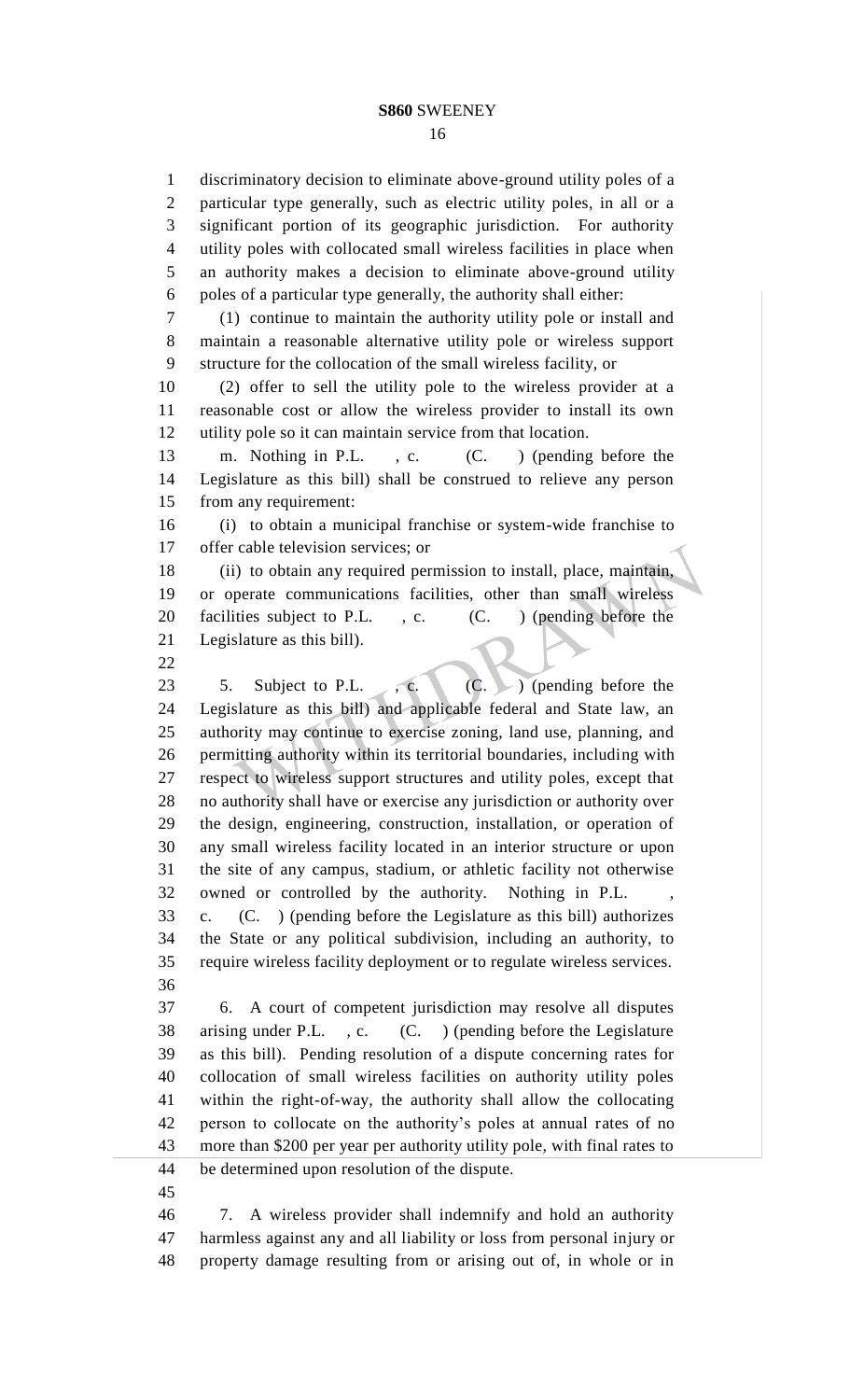part, the use or occupancy of the authority improvements or right- of-way associated with the improvements by the wireless provider or its employees, agents, or contractors arising out of the rights and privileges granted under P.L. , c. (C. ) (pending before the Legislature as this bill). A wireless provider has no obligation to indemnify or hold harmless against any liabilities and losses as may be due to or caused by the sole negligence of the authority or its employees or agents. A wireless provider shall waive any liability claims that the wireless provider may have against an authority with respect to consequential, incidental, or special damages, however caused.

 8. a. Except for a wireless provider with an existing right to occupy and operate in the rights-of-way, during the period in which the wireless provider's facilities are located on the authority improvements or rights-of-way, the authority may require the 17 wireless provider to carry, at the wireless provider's own cost and expense, the following insurance:

 (1) property insurance for its property's replacement cost against all risks;

(2) workers' compensation insurance, as required by law; and

 (3) commercial general liability insurance with respect to the wireless provider's activities on the authority improvements or rights-of-way to afford minimum protection limits consistent with its requirements of other users of authority improvements or rights- of-way, including coverage for bodily injury and property damage. An authority may require a wireless provider to include the authority as an additional insured on the commercial general liability policy and provide certification and documentation of inclusion of the authority in a commercial general liability policy as reasonably required by the authority.

 b. A wireless provider may self-insure all or a portion of the insurance coverage and limit requirements required by an authority. A wireless provider that self-insures is not required, to the extent of the self-insurance, to comply with the requirement for the naming of additional insureds under this section. A wireless provider that elects to self-insure shall provide to the authority evidence sufficient to demonstrate its financial ability to self-insure the insurance coverage and limits required by the authority.

 9. An authority shall not regulate small wireless facilities in a 42 manner inconsistent with P.L., c. (C.) (pending before the Legislature as this bill) and section 1 of P.L.2011, c.199 (C.40:55D-46.2).

 10. a. The provisions of P.L. , c. (C. ) (pending before the Legislature as this bill) shall supersede the provisions of any other State statute, local law or ordinance of a municipality of the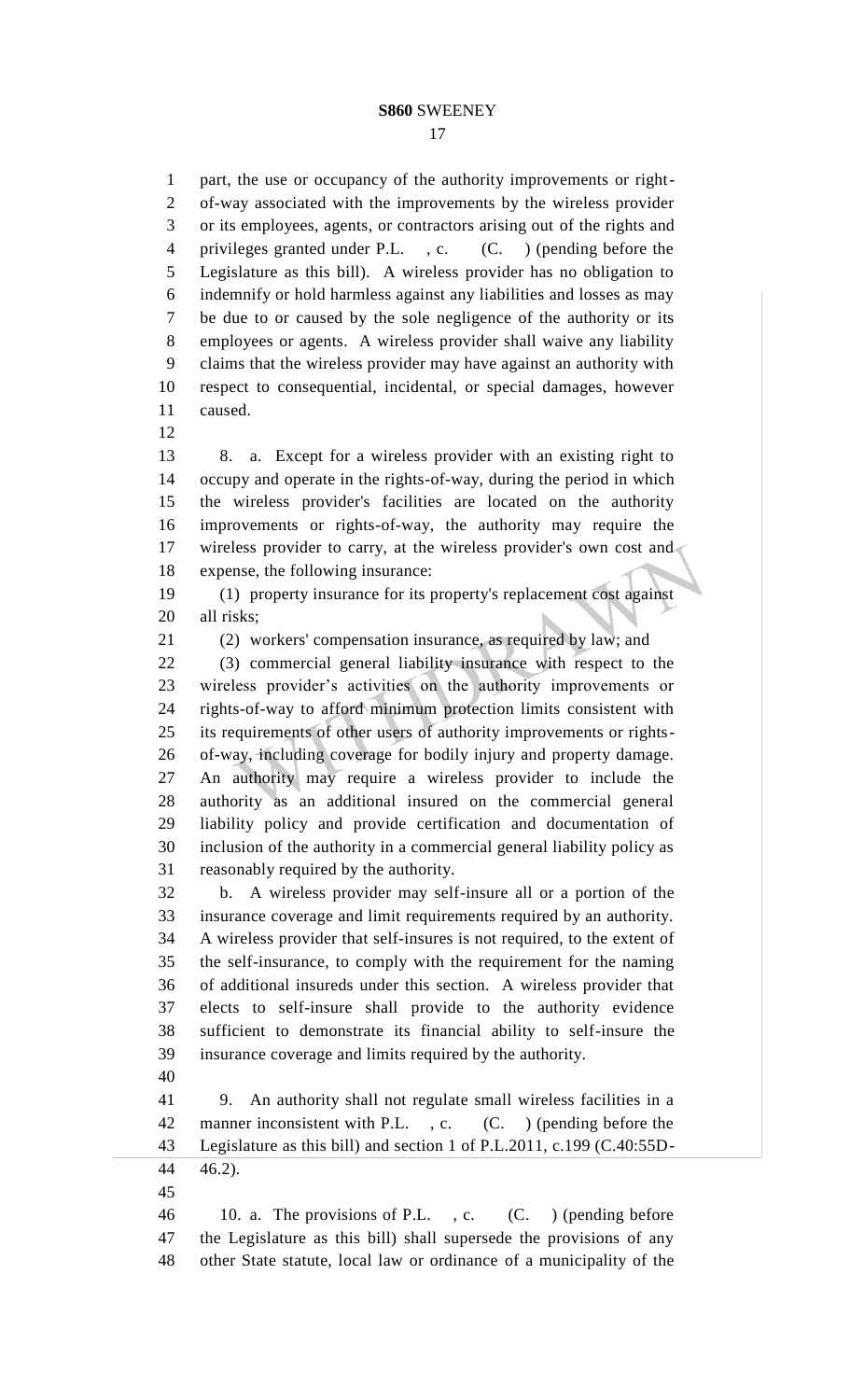State, and any rule or regulation adopted pursuant to those sources 2 of law, except as specifically provided in P.L., c. (C.) (pending before the Legislature as this bill). b. The provisions of the "Small Wireless Facilities Deployment Act," P.L. , c. (C. ) (pending before the Legislature as this bill), shall apply to the extent that the act's provisions are not inconsistent with provisions of any federal law to the contrary. 8 c. Approval of an application submitted pursuant to P.L. c. (C. ) (pending before the Legislature as this bill) shall not be considered to be a decision of an administrative officer of the municipality for the purposes of section 59 of P.L.1975 c.291 (C. 40:55D-72). 11. This act shall take effect on the first day of the seventh month next following enactment. STATEMENT This bill, to be known and cited as the "Small Wireless Facilities Deployment Act," provides for the uniform regulation of small wireless facility deployment by local governmental units (authorities) in this State. The bill prohibits authorities from regulating small wireless facilities in a manner inconsistent with the bill. The bill broadly limits the ability of an authority to prohibit, regulate, or charge for the collocation of small wireless facilities in the State for the period beginning on the effective date of the bill and ending on July 1, 2022. The bill requires that small wireless facilities be classified as permitted uses and subject to administrative review under the bill, and not be subject to zoning review or approval if the small wireless facilities are collocated in rights-of-way or outside rights-of-way in property zoned exclusively for commercial or industrial use. Under the bill, an authority may require an applicant to obtain one or more permits to collocate a small wireless facility, and an authority is required to accept applications for, process, and issue permits, subject to requirements as specified and detailed in the bill. The bill requires that authorities adopt application fees within two months after the effective date of the bill and provides monetary limits for the application fees. The bill specifies that an authority may charge an application fee of up to \$650 for an application to collocate a single small wireless facility on an existing utility pole or wireless support structure and up to \$350 for each small wireless facility addressed in an application to collocate more than one small wireless facility on existing utility poles or wireless support structures. Under the bill, an authority may charge an application fee of \$1,000 for each small wireless facility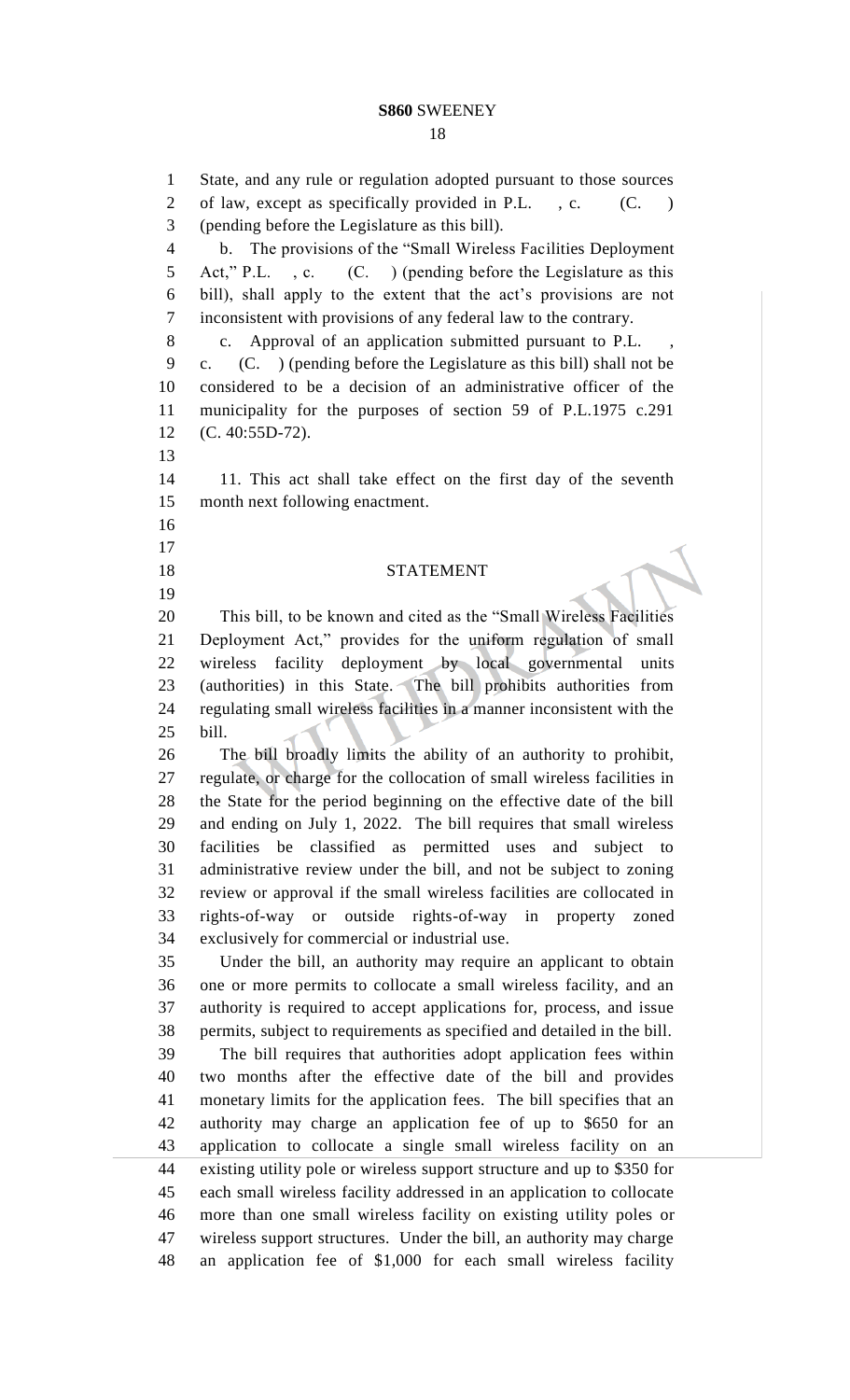addressed in an application that includes the installation of a new utility for the collocation. The bill specifies that applications are

 required to be accompanied by the required application fee. The bill prohibits an authority from requiring an application, approval, or permit, or from requiring any fees or other charges, from a communications service provider authorized to occupy the rights-of-way, for routine maintenance, the replacement of wireless facilities under specific circumstances, or the installation, placement, maintenance, operation, or replacement of certain micro wireless facilities. The bill specifies, however, that an authority may require certain permits to work within rights-of-way for activities that affect traffic patterns or require traffic lane closures. The bill does not authorize a person to collocate small wireless facilities on: (1) property owned by a private party or property owned or controlled by an authority that is not located within rights-of-way or 17 a privately owned utility pole or wireless support structure without 18 the consent of the property owner; (2) property owned, leased, or controlled by the State or a political subdivision of this State that is used as a public park for recreation or conservation purposes without the consent of the entity; or (3) property owned by a rail carrier, as defined in federal law, or passenger rail service, or an electric public utility, as that term is defined in law, without the consent of the rail carrier, passenger rail service, or electric public utility. Under the bill, agreements between an authority and a wireless provider that relate to the collocation of small wireless facilities in the right-of-way, that are in effect on the effective date of the bill remain in effect for all small wireless facilities collocated on the authority's utility poles, subject to applicable termination provisions. Under the bill, an authority is required to allow the collocation of small wireless facilities on authority utility poles subject to requirements detailed and specified in the bill. Under the bill, an authority is also required to authorize the collocation of small wireless facilities on utility poles owned or controlled by the authority that are not located within rights-of-way to the same extent the authority currently permits access to utility poles for other commercial projects or uses. The bill specifies that authorities are not precluded from adopting reasonable rules with respect to the removal of abandoned small wireless facilities. Under the bill, a small wireless facility that is not operated for a continuous period of 12 months shall be considered abandoned and the bill requires the owner of the facility to remove the small wireless facility within 90 days after receipt of written notice from an authority notifying the owner of the abandonment. If the small wireless facility is not removed within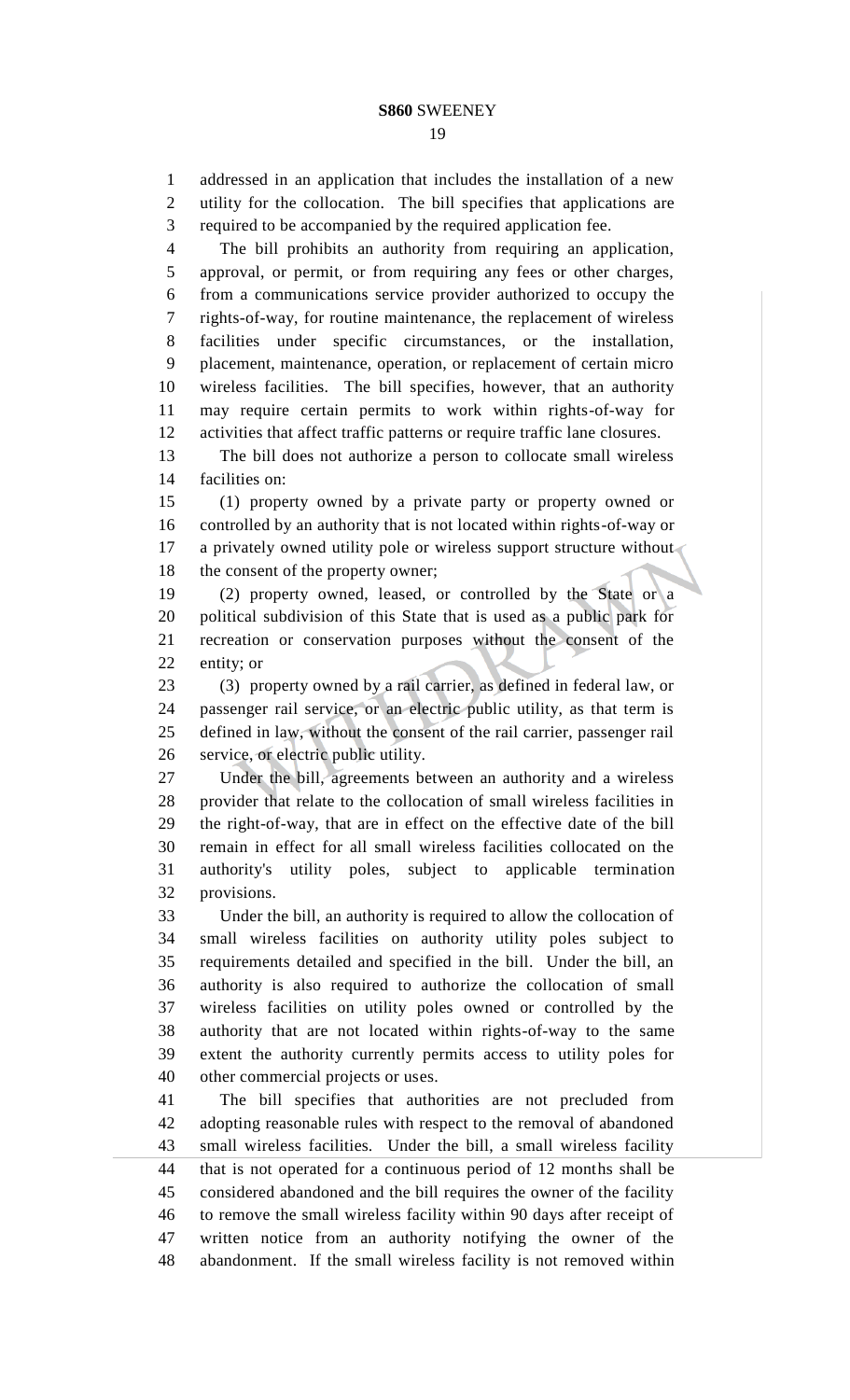90 days of the notice, the authority may remove or cause the removal of the facility. The bill also specifies that an authority may require a wireless provider to provide written notice to the authority if it sells or transfers small wireless facilities within the authority's jurisdictional boundary. The sale or transfer notice is required to include the name and contact information of the new wireless provider.

 The bill specifies that an authority is not required to install or maintain any specific utility pole or to continue to install or maintain utility poles in any location if the authority makes a non- discriminatory decision to eliminate above-ground utility poles. For authority utility poles with collocated small wireless facilities in place when an authority decides to eliminate above-ground utility poles, the authority is required to either:

 (1) continue to maintain the utility pole or install and maintain a reasonable alternative utility pole or wireless support structure for the collocation of the small wireless facility, or

 (2) offer to sell the utility pole to the wireless provider at a reasonable cost or allow the wireless provider to install its own utility pole so it can maintain service from that location.

 The bill also specifies that nothing within the bill is to be construed to relieve any person from any requirement to obtain a municipal franchise or system-wide franchise to offer cable television services, or to obtain any required permission to install, place, maintain, or operate communications facilities, other than small wireless facilities.

 The bill specifies that an authority may continue to exercise zoning, land use, planning, and permitting authority within its territorial boundaries, subject to federal law and the provisions of the bill, including with respect to wireless support structures and utility poles. The bill, however, also states that an authority has no jurisdiction over the design, engineering, construction, installation, or operation of any small wireless facility located in an interior structure or upon the site of any campus, stadium, or athletic facility not otherwise owned or controlled by the authority.

 The bill specifies that a court of competent jurisdiction may resolve all disputes arising under the bill. Under the bill, pending resolution of a dispute concerning rates for collocation of small wireless facilities, the authority is required to allow the collocating person to collocate on the authority's poles at annual rates of no more than \$200 per year per authority utility pole, with final rates to be determined upon resolution of the dispute.

 Under the bill, a wireless provider is required to indemnify and hold an authority harmless against any and all liability or loss from personal injury or property damage resulting from or arising out of, in whole or in part, the use or occupancy of the authority improvements or right-of-way associated with those improvements by the wireless provider or its employees, agents, or contractors